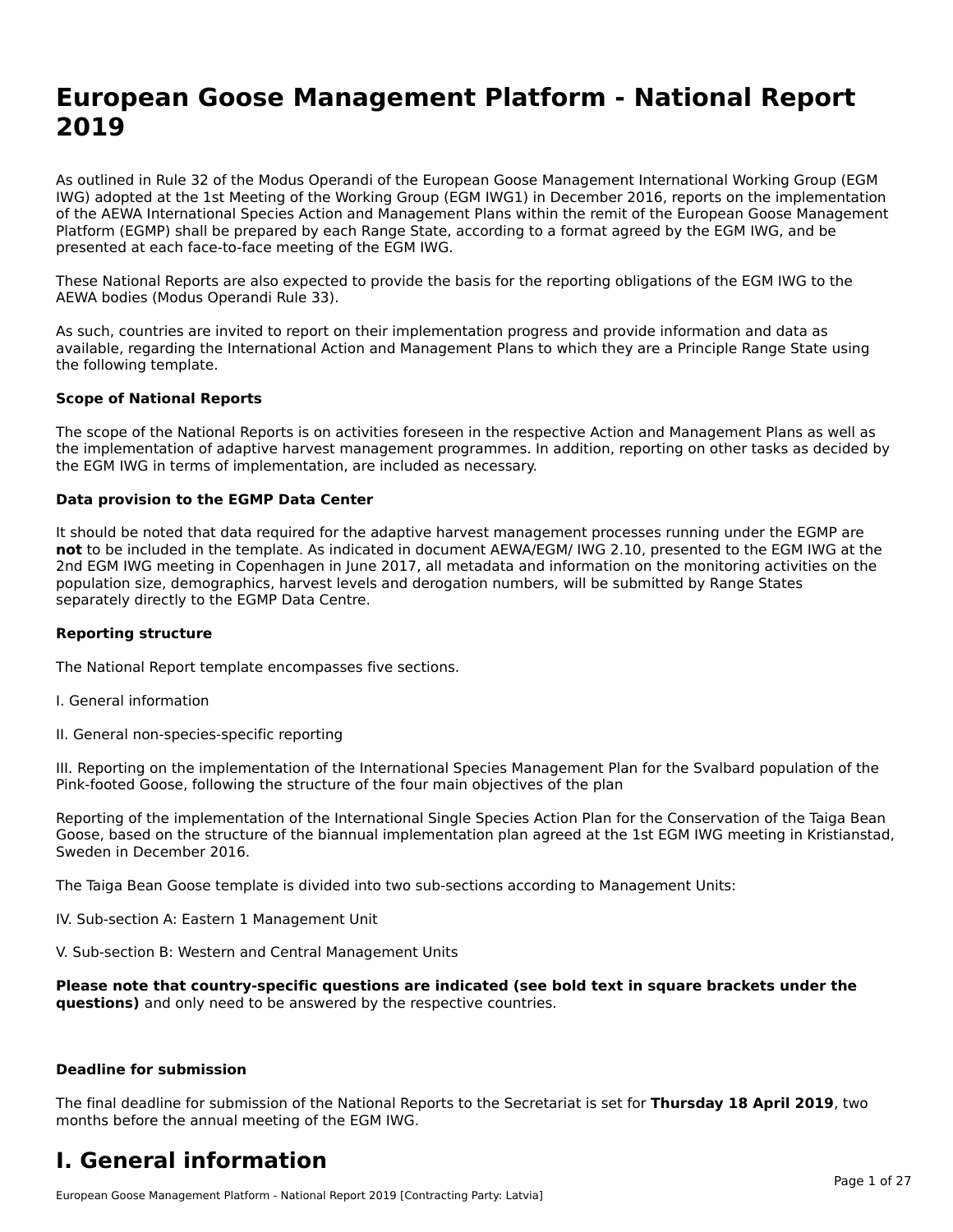### **To be completed by all Range States**

Name of reporting country › Latvia

# **Designated National EGMP Administrative Authority**

Full name of the institution› Ministry of Environmental Protection and Regional Development

Name and title of the head of institution › State Secretary Rinalds Mucinš

Mailing address - Street and number › Peldu iela 25

P.O. Box

Postal code› LV1494

City › Riga

**Country** › Latvia

Telephone › +371 67024533

E-mail› pasts@varam.gov.lv

Website › www.varam.gov.lv

## **Designated National Government Representative (NGR) for EGMP matters**

Name and title of the NGR › Vilnis Bernards

Affiliation (institution, department) Armideron (insertation, acpure<br>> Nature Protection Department Ministry of Environmental Protection and Regional Development

Mailing address - Street and number › Peldu iela 25

P.O. Box

 $\rightarrow$   $-$ 

Postal code › LV-1494

City › Riga

Country› Latvia

Telephone  $+37167026524$ 

E-mail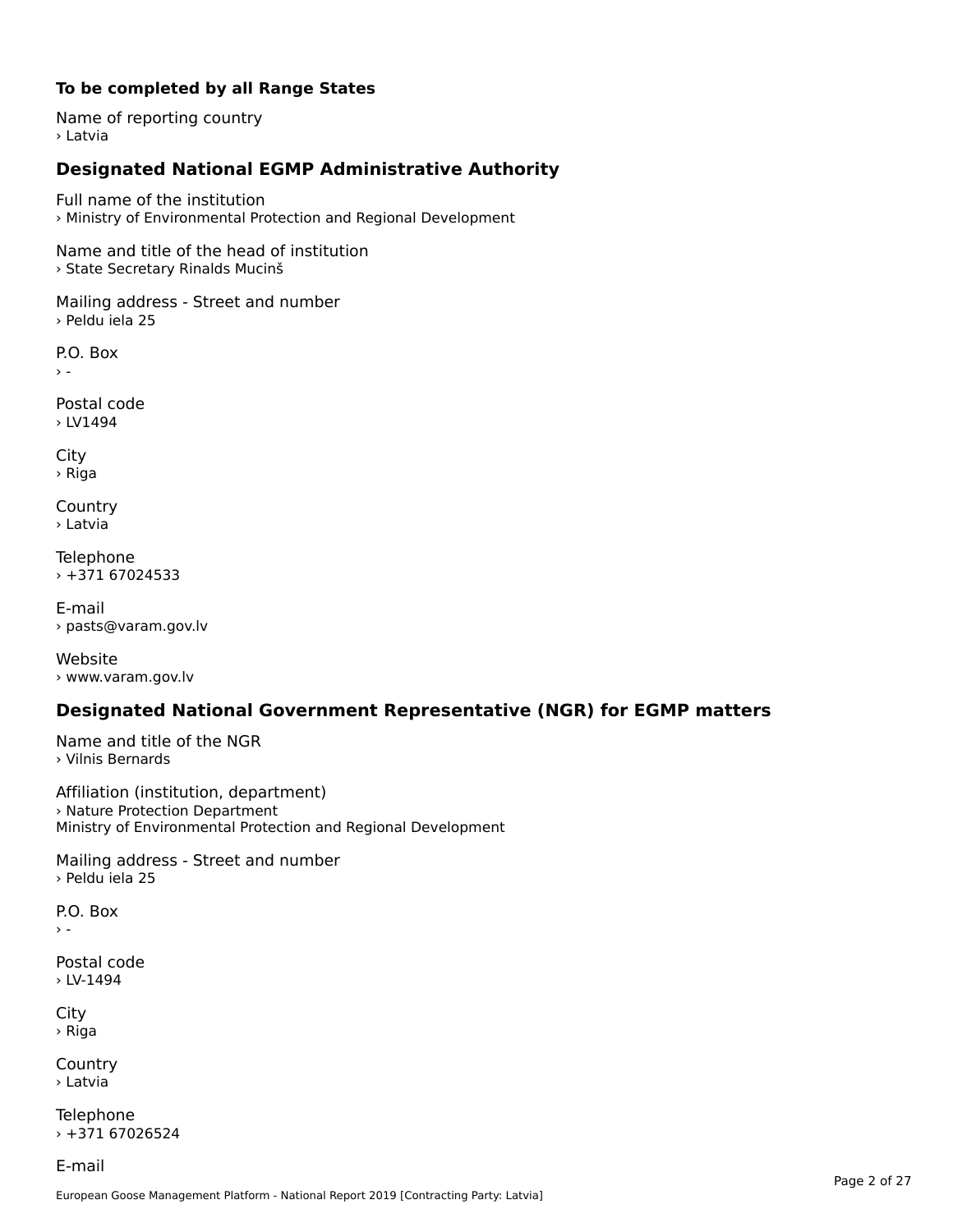› vilnis.bernards@varam.gov.lv

Website › www.varam.gov.lv

### **Additional designated National Government Representative (NGR) for EGMP matters (if available)**

Name and title of the NGR› Ilona Mendziņa

Affiliation (institution, department) Armideori (institution, depart<br>› Nature Protection Department Ministry of Environmental Protection and Regional Development

Mailing address - Street and number › Peldu iela 25

P.O. Box  $\rightarrow$  -

Postal code› LV-1494

City › Riga

**Country** › Latvia

**Telephone**  $+37167026432$ 

E-mail› ilona.mendziņa@varam.gov.lv

Website› WWW.varam.gov.lv

# **Designated National Expert (NE) for EGMP matters**

Name and title of the NE › Dr Oskars Keišs

Affiliation (institution, department)› Institute of Biology University of Latvia

Mailing address - Street and number › Miera iela 3

P.O. Box $\rightarrow$   $-$ 

Postal code › LV-2169

City › Salaspils

**Country** › Latvia

Telephone  $+37129236300$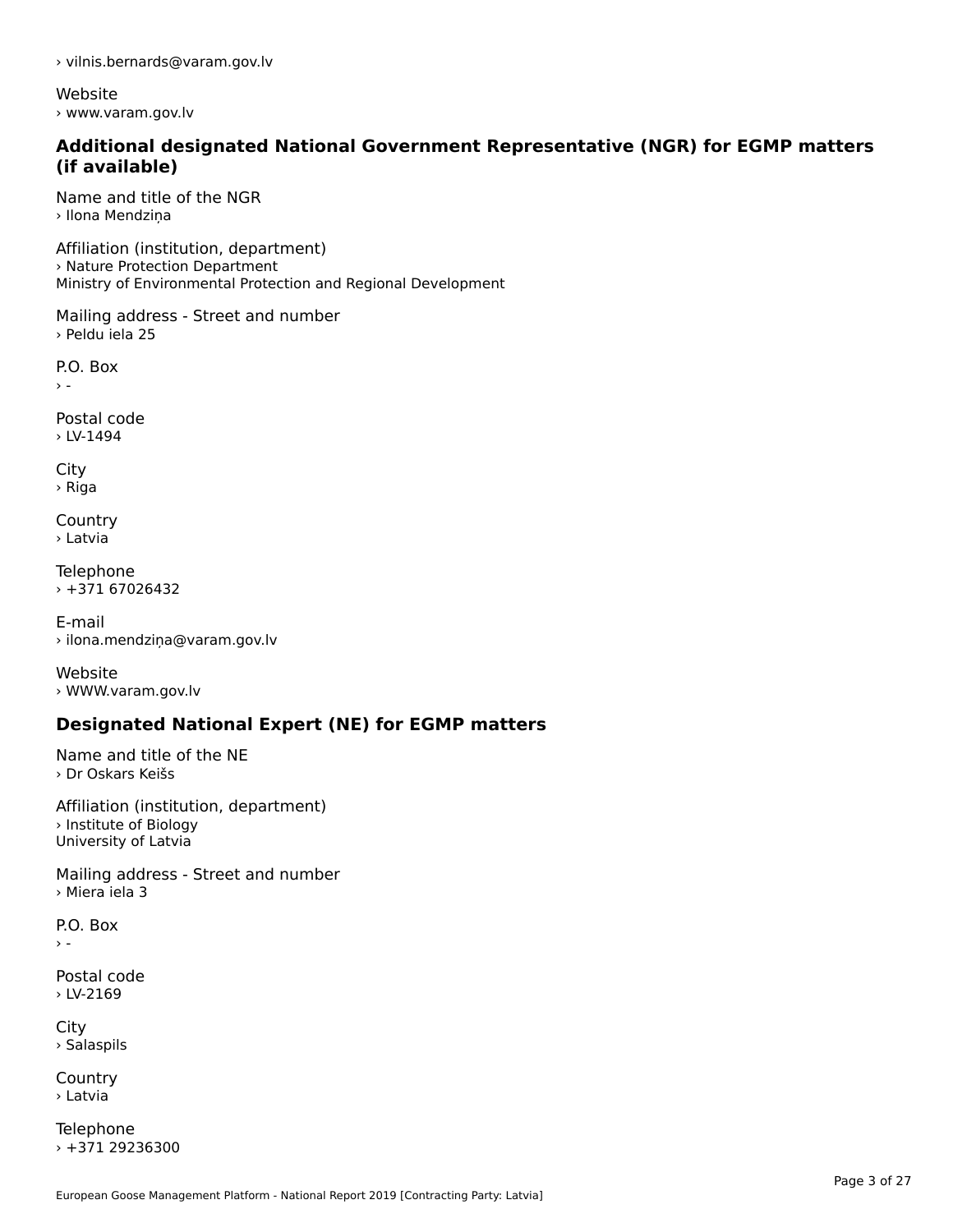E-mail› oskars.keiss@lu.lv

Website › https://lubi.lu.lv

# **Additional designated National Expert (NE) for EGMP matters (if available)**

Name and title of the NE›Affiliation (institution, department) Mailing address - Street and number P.O. Box Postal code›City **Country** Telephone E-mail›Website›

### **Other relevant institutions/entities/individual experts that have contributed to this report**report

Please insert information on any other relevant institutions/entities/individual experts that have continuated to this report

# **Additional information and comments (optional)**

Please insert additional information and comments ›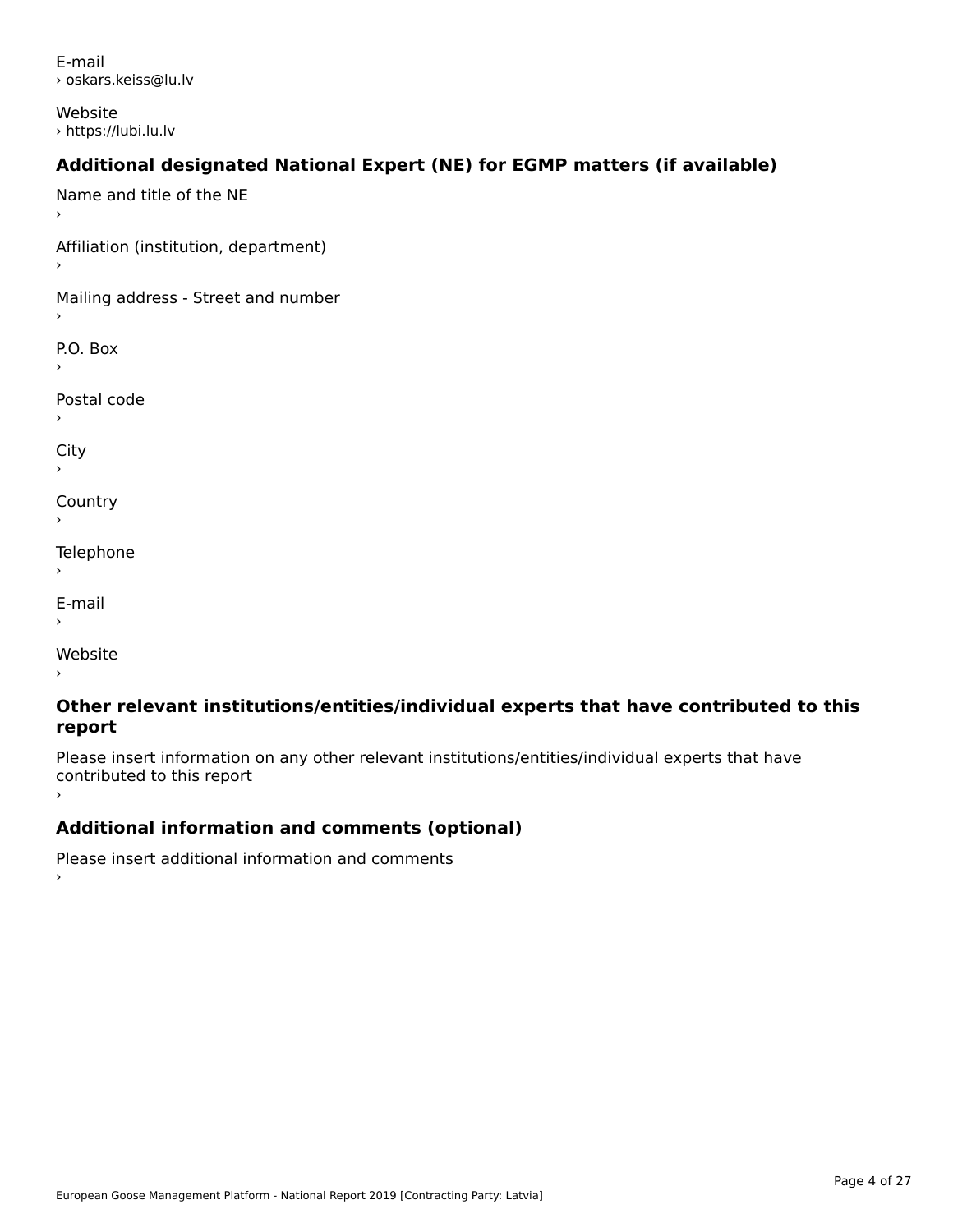### **II. General non-species-specific reporting**

#### **To be completed by all Range States**

II.1. Are you monitoring the level of agricultural conflict (damage, complaints) with geese in your country n.i. Are you monitoring the lever or agricultural connict (damage, complaints) with g<br>on national (centralized for the entire country), regional(sub-national) or local level?

(PfG ISMP p.33, Objective II  $(4+5)$ ) ∪ is in p.55, objective<br>Please select only one option ☑ No☐ Not relevant

Please indicate the level:

Possibility for multiple options  $\Box$  National (centralized for the entire country)  $\Box$  Regional (sub-national)

☐ Local

#### **National (centralized for the entire country) monitoring**

Please provide details on the national monitoring methods, units, frequency and the coverage

Are these national activities species-specific? Please select only one optionPlease select only one option<br>□ Yes ים וכ<br>⊡ No

Please list the species

›

#### **Regional (sub-national) monitoring**

Please provide details on the regional monitoring methods, units, frequency and the coverage

Are these regional activities species-specific? ∩ne these regional activ<br>Please select only one option □ Yes<br>□ No

Please list the species ›

#### **Local monitoring**

Please provide details on the local monitoring methods, units, frequency and the coverage

Are these local activities species-specific? Please select only one optionriease<br>□ Yes □ Yes<br>□ No

Please list the species ›

Please explain the reasons riedse explain the reasons<br>> Agriculture conflict not species specific. Damage to crops done by geese, swans, cranes etc. migratory species. Usually several species groups on one field

Please explain the reasons ›

European Goose Management Platform - National Report 2019 [Contracting Party: Latvia]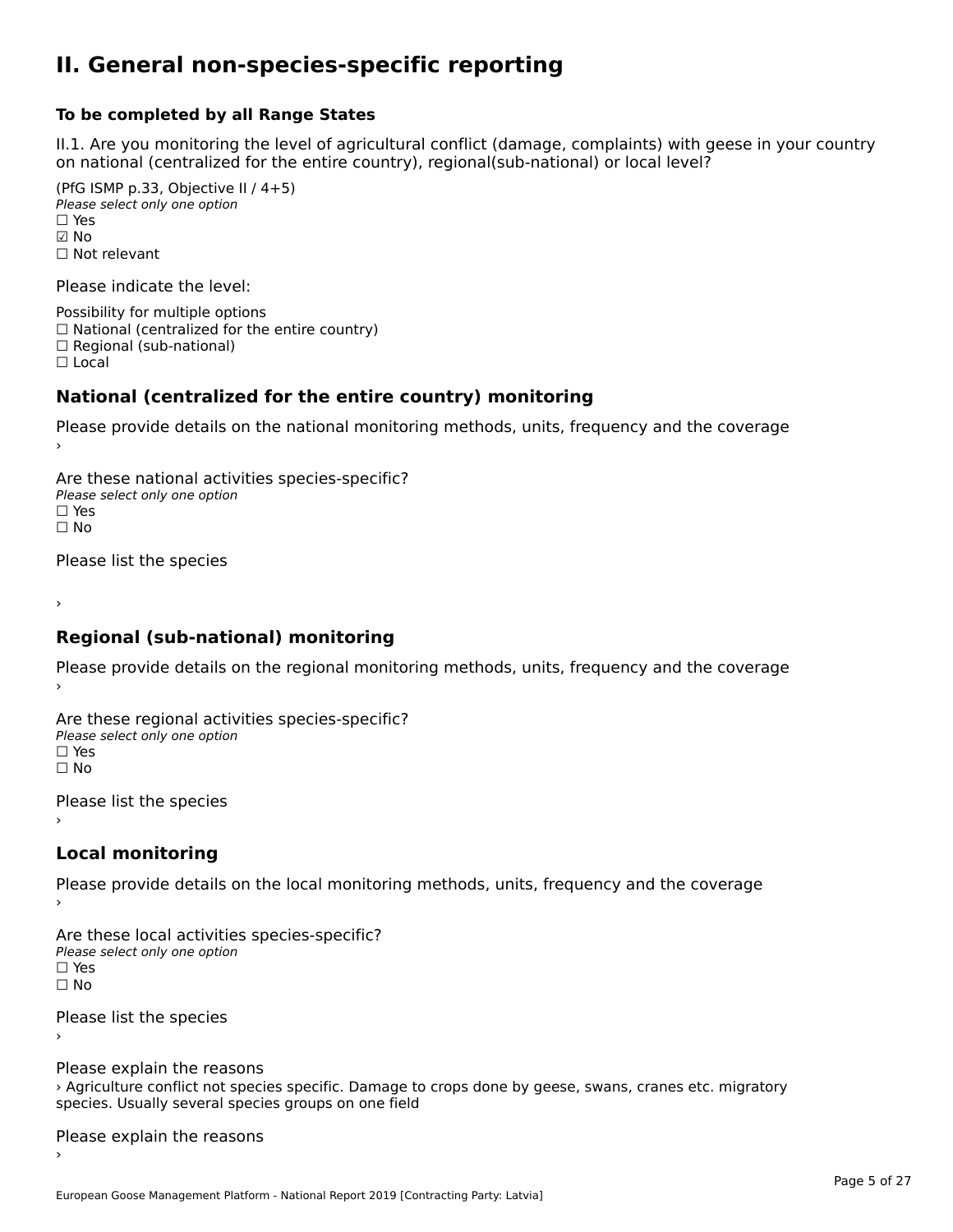II.2. What management measures does your country apply to manage agricultural conflicts related to

(PfG ISMP p. 33, Objective II  $/$  4+5)

Possibility for multiple options

™assibility for maltiple options<br>□ No agricultural conflict related to geese has been recorded in my country  $\Box$  No agricultural conflict related to geese has been recorded in high conflict  $r$ 

 $\Box$  No management measures are applied to manage agricultural commets relations to  $\Box$ 

 $\mathbb Z$  Compensation schemes (payments to farmers for losses e.g. crop damage)

ഇ compensation schemes (payments to farmers for losses e.g. crop damage)<br>□ Subsidy schemes (payments to support farmers to provide for/tolerate geese on their land, replacing agricultural use)

use,<br>☑ Scaring schemes or other preventive measures designed to actively keep geese away from farmland

⊠ Scaring scrientes of other preventive measures designed to a<br>□ Designation of goose foraging areas (accommodation areas)

□ Designation of goose foraging areas (accommodation areas)<br>□ Derogation shooting to keep geese away from sensitive crops and to reduce population size

 $\Box$  Any other management measures to alleviate agricultural conflict

### **No management measures are applied**

Please explain the reasons ›

### **Compensation schemes (payments to farmers for losses e.g. crop damage)**

Please indicate the level at which the schemes are applied

Possibility for multiple options rossibility for multiple options<br>☑ National (centralized for the entire country) ⊠ National (centranzed io<br>□ Regional (sub-national) ☐ Local

Please explain how the damage (yield loss) is determined

› Cabinet of ministers regulations Nr 353 On order in which the owners of land or users must determine the extent of the losses related to the significant damage caused by the specially protected non-game species extent of the losses related to the significant damage caused by the specially protected non-game species<br>and the migratory species and the requirements of the minimum protection measures for the prevention of damage (2016)

Are these schemes species-specific?

ric criese serientes spec<br>Please select only one option ☐ Yes☑ No

Please provide details on the species-specific measures

Please provide any other details (e.g. results), if available

Please explain the reasons › Damage during migration. Geese, swans and cranes on some fields+ damage by game mammals species.

Is the effectiveness of this scheme evaluated?Please select only one option ☐ Yes☑ No

Please provide details on the evaluation of effectiveness

Please provide any other details (e.g. results), if available

Please explain the reasons

› Difficulties to evaluate effectiveness of scheme due to short period of scheme

### **Subsidy schemes (payments to support farmers to provide for/tolerate geese on their land, replacing agricultural use)**land, replacing agricultural use)

Please indicate the level at which subsidy schemes are provided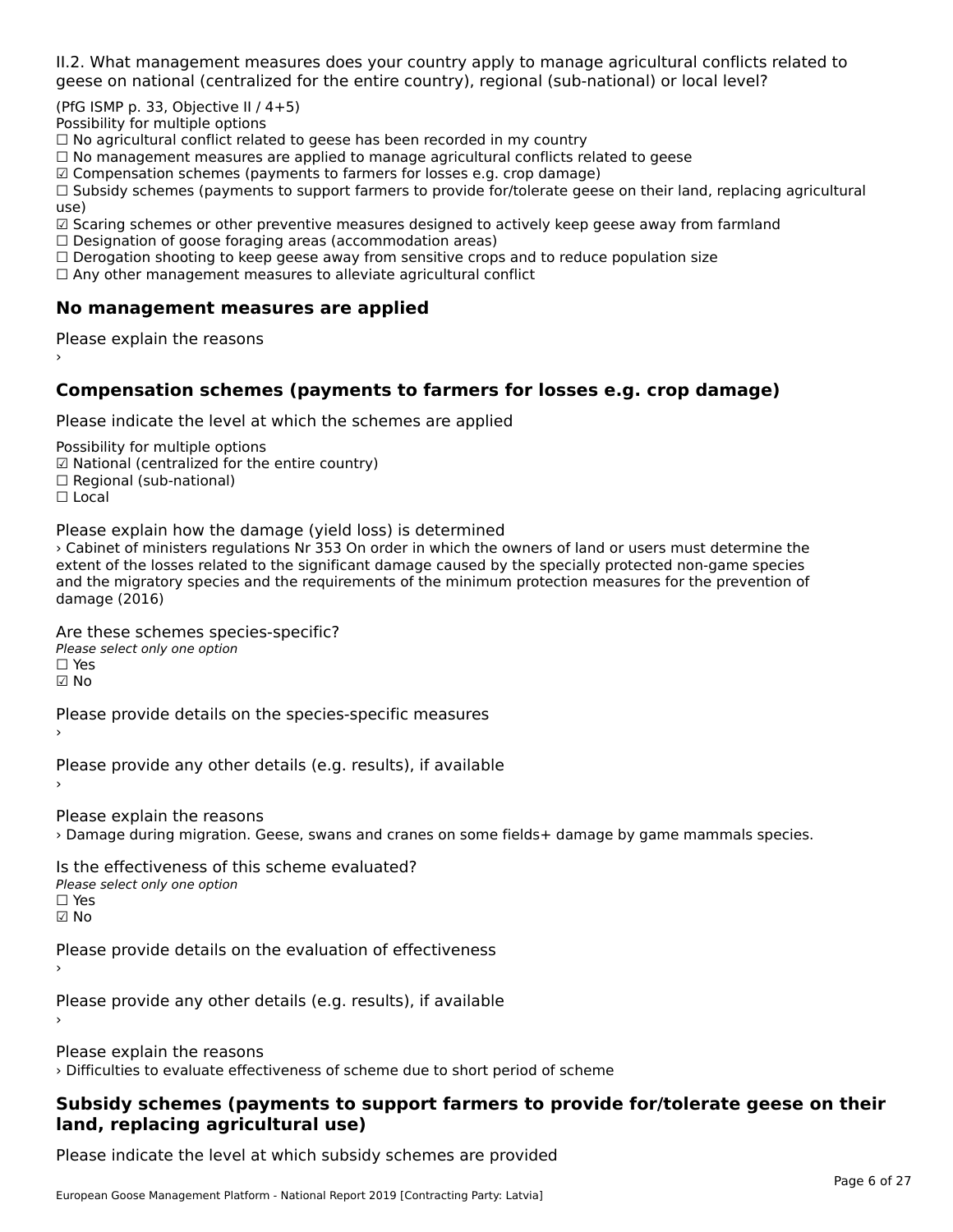Possibility for multiple options rossibility for multiple options<br>□ National (centralized for the entire country) □ National (centralized io<br>□ Regional (sub-national) ☐ Local

Please provide details on the subsidy schemes

Are these schemes species-specific?∩ne these senemes spee<br>Please select only one option □ Yes<br>□ No

Please provide details on the species-specific measures

Please provide any other details (e.g. results) if available

Please explain the reasons

Is the effectiveness of this scheme evaluated?□ CITC CITCCLIVERESS OF C<br>Please select only one option  $\square$  Yes ☐ No

Please provide details on the evaluation of effectiveness

Please provide any other details (e.g. results) if available

Please explain the reasons

### **Scaring schemes or other preventive measures designed to actively keep geese away from farmland**

Please indicate the level of the schemes

Possibility for multiple options rossibility for multiple options<br>☑ National (centralized for the entire country) ⊠ National (centralized io<br>□ Regional (sub-national) ☐ Local

Please provide details on the scaring schemes or other preventive measures › In accordance with Cabinet of Ministers Regulations No. 353 The land owner or user must ensure at least one of the following protection measures: visual scammer repellentsrepenents<br>other measures that do not contradict environmental protection and nature conservation requirements

Is the effectiveness of this scheme evaluated? Please select only one option ☐ Yes☑ No

Please provide details on the evaluation of effectiveness

Please provide any other details (e.g. results) if available

Please explain the reasons › Short period (one full season) for evaluation of effectiveness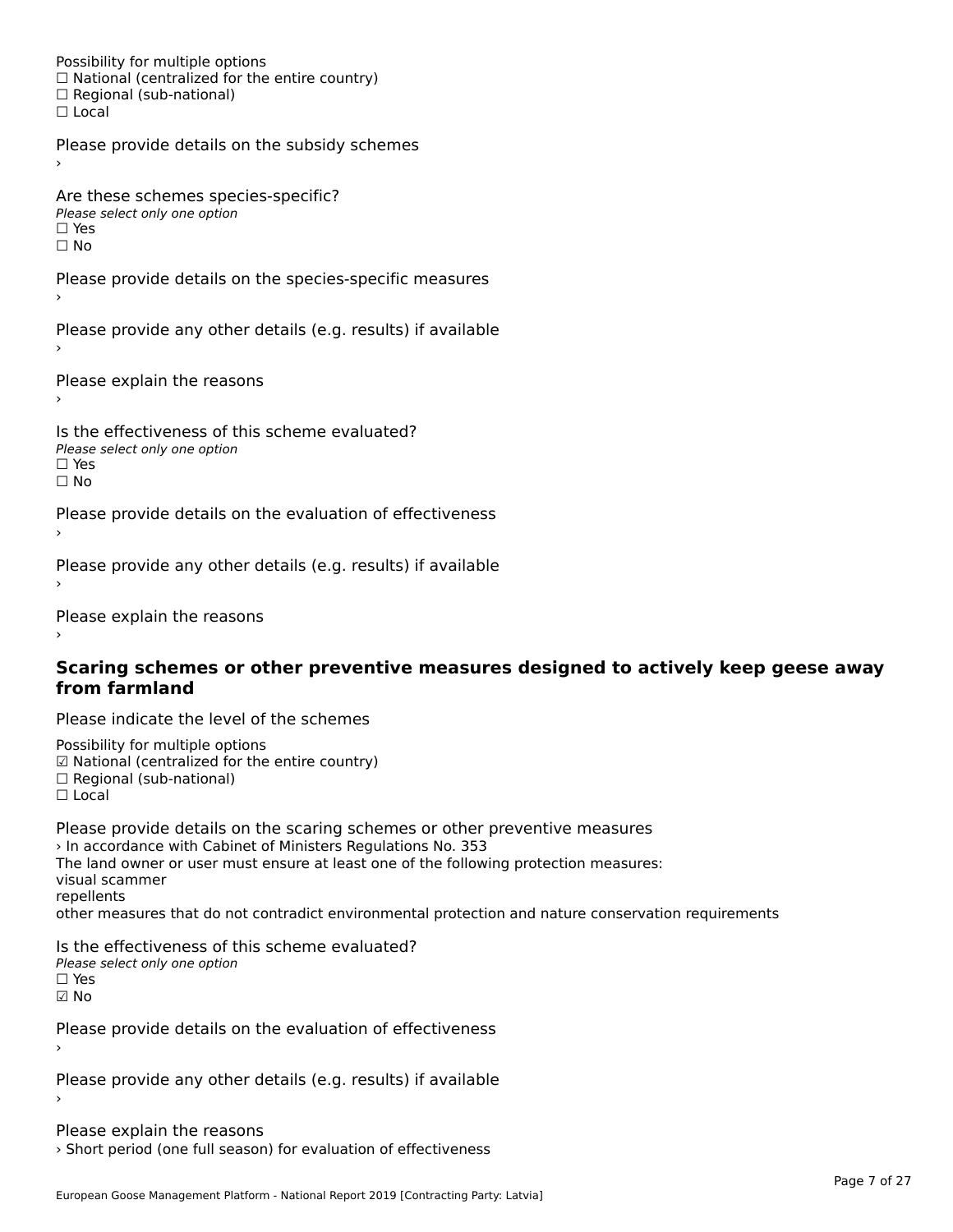## **Designation of goose foraging areas (accommodation areas)**

Please provide details on the foraging areas (accommodation areas)

Please indicate at which level the foraging areas are designated

Possibility for multiple options

rossibility for multiple options<br>□ National (centralized for the entire country)

□ National (centralized io<br>□ Regional (sub-national)

☐ Local

### Is the effectiveness of accommodation areas evaluated?□ CILCCCCVCIC55 OF 0<br>Please select only one option □ Yes<br>□ No

Please provide details on the evaluation of effectiveness

Please provide any other details (e.g. results), if available

Please explain the reasons

### **Derogation shooting to keep geese away from sensitive crops and to reduce population size**

Please provide species-specific details on the derogation shooting ›

Please indicate the application level of the derogation shooting

Possibility for multiple options

 $\Box$  National (centralized for the entire country)

 $\Box$  Regional (sub-national)

☐ Local

Is the effectiveness of derogation shooting evaluated?

□ CITC CITCCLIVENC55 OF 0<br>Please select only one option

□ Yes<br>□ No

Please provide details on the evaluation of effectiveness

Please provide any other details (e.g. results), if available

Please explain the reasons

### **Any other management measures taken to alleviate agricultural conflicts**

Please provide details on the management measures that are taken

Please indicate the level of the measures

Possibility for multiple options rossibility for multiple options<br>□ National (centralized for the entire country) □ Regional (centranzed to<br>□ Regional (sub-national) ☐ Local

Are these measures species-specific?Please select only one optionriease<br>□ Yes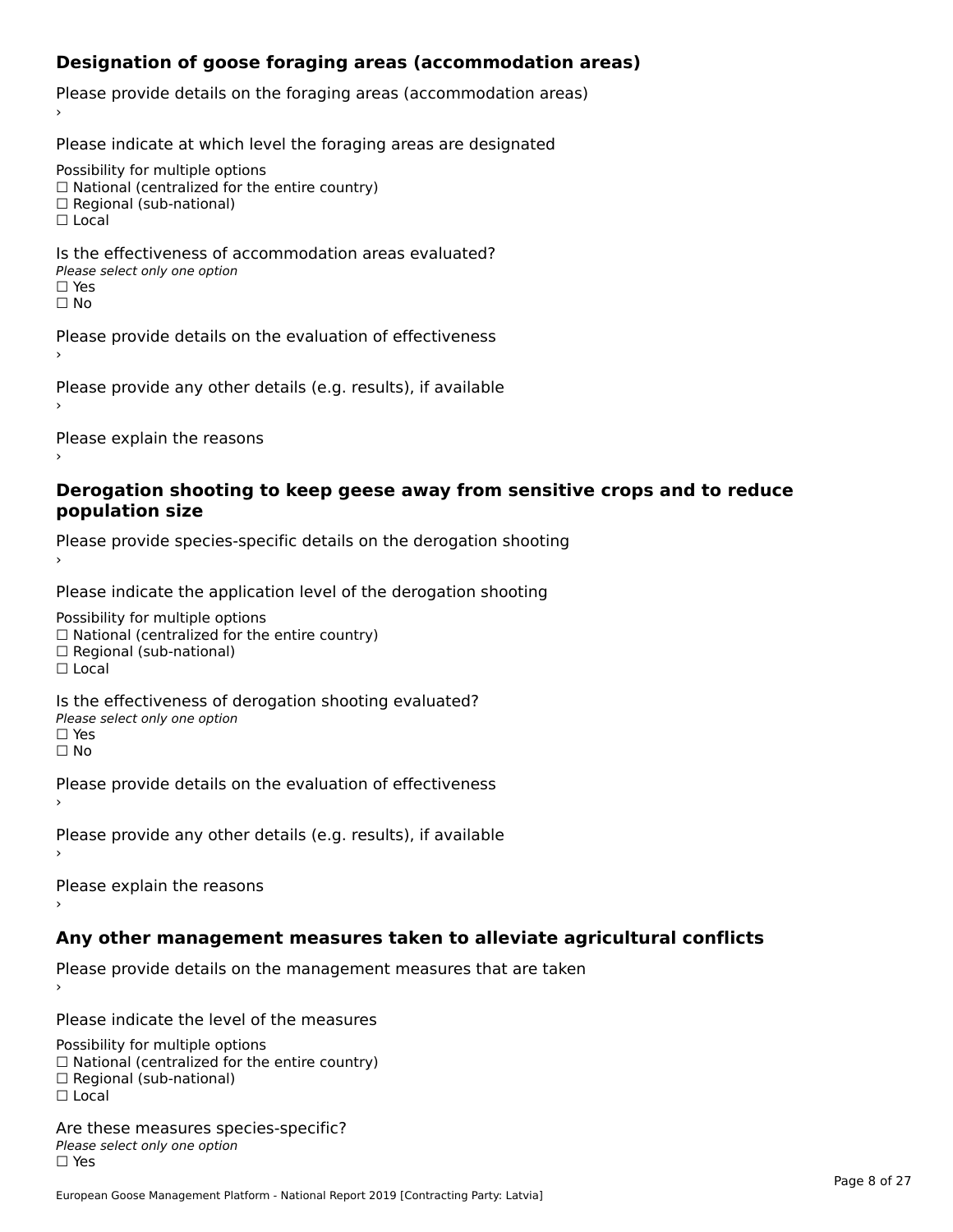#### ☐ No

Please give details on the species-specific measures

Please provide brief details (attach file or provide weblink)

Please explain the reasons

Is the effectiveness of these measures evaluated?□ CIC CILCCLIVENC55 OF C<br>Please select only one option □ Yes<br>□ No

Please provide details on the evaluation of effectiveness

Please provide any other details (e.g. results), if available

Please explain the reasons

II.3. **NEW QUESTION:** Has your country developed new or adjusted existing legislation to facilitate the implementation of adaptive harvest management within the framework of an ISSAP or ISSMP?

(TBG ISSMP; PfG ISSMP)

Please select only one option ☐ Yes

 $\Box$  Yes

☐ The legislation has been reviewed and no need to adjust existing or develop new legislation has been identified  $\Box$  The regislation has been reviewed and no need to adjust existing or develop hew regislation has been identify and  $\Box$  No, but the development of new or adjustment of existing legislation is currently under political  $\Box$  No, but the development of new or adjustment of existing legislation is currently under technical discussion ☐ The legislation has not been reviewed yet for any possible need of adjustment or development of new legislation □ Tie ie<br>□ Other

Please provide details on the new legislation or the adjustments to existing legislation and the issues riease pro<br>sedderes sed ›

Please attach the legislation

Please indicate if you have used the Guidance on Implementation of AHM through Domestic Legal Regulations (adopted at EGM IWG3) ∩egalations (aaopted al.<br>Please select only one option □ Yes<br>□ No

Please explain what other guidance has been used instead

Please provide details

Is there an anticipated date to conclude considerations related to development or adjustment of legislation is there an anticipated date to control<br>related to AHM within your country

Is there an anticipated date to conclude considerations related to development or adjustment of legislation Proced to Arm within your country

Please explain the reasons›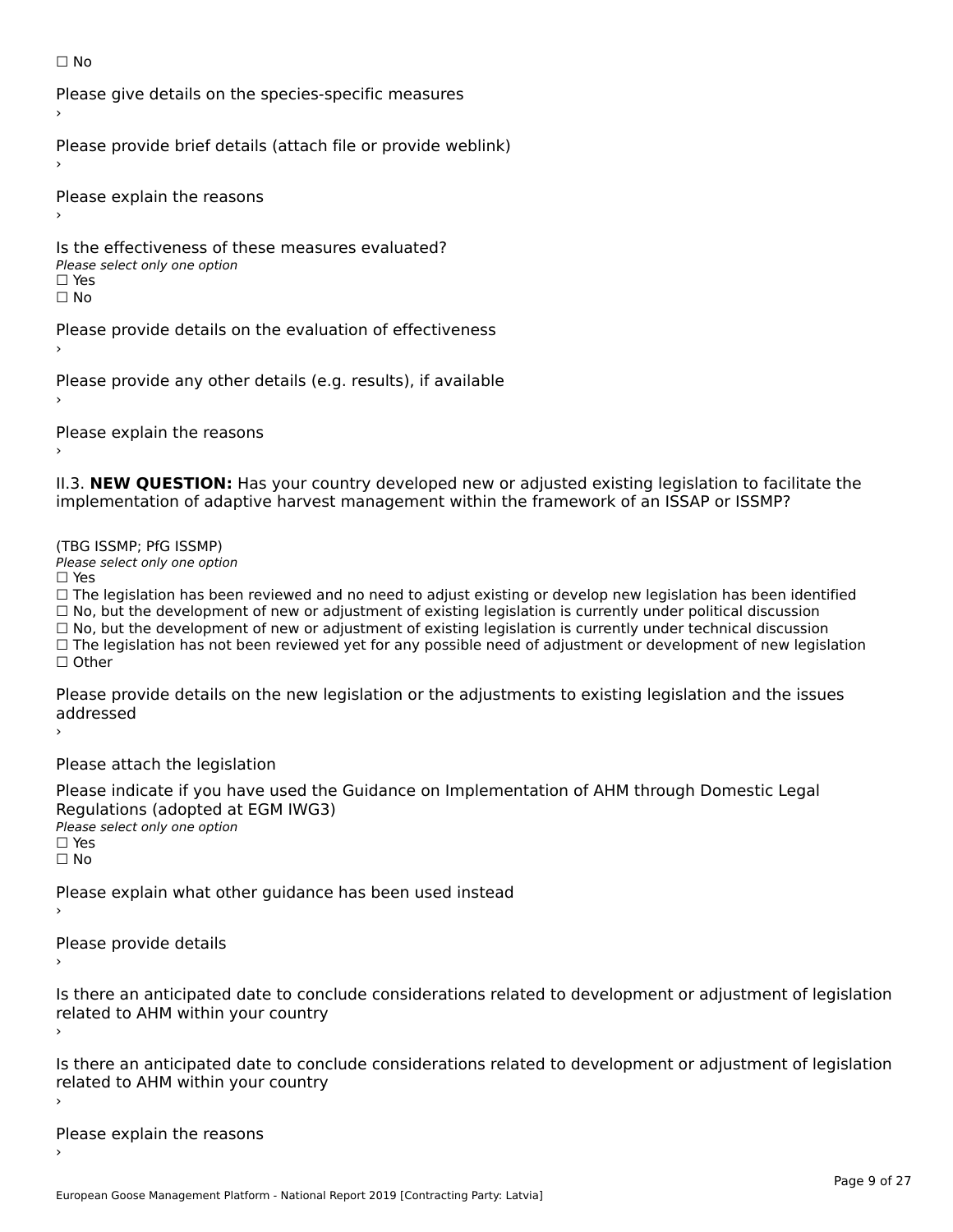Please specify ›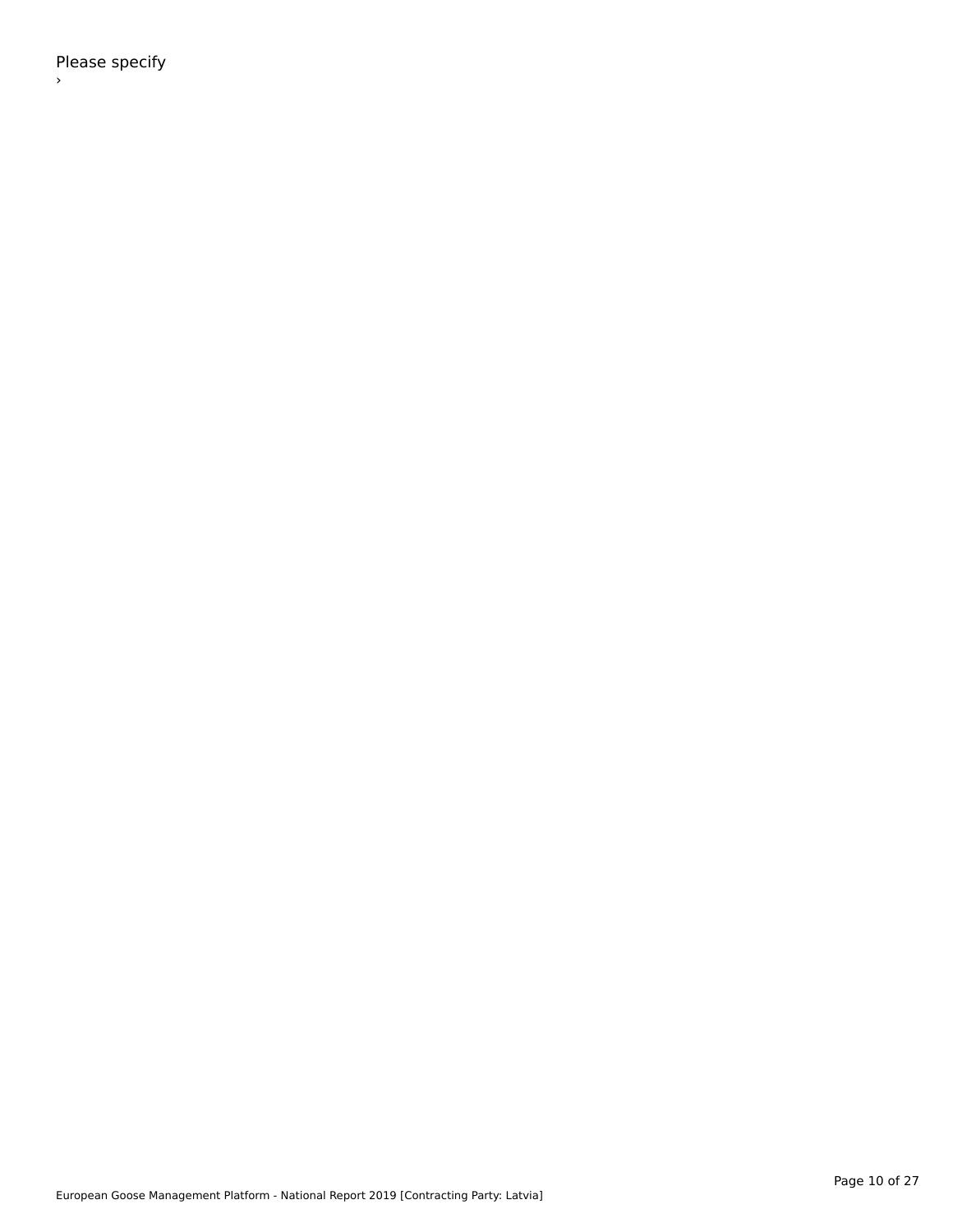# **III. Pink-footed Goose International Species Management Plan (PFG**III. FIIIN-IUULEU GUUSE IIILEI II**atiunai Species Management Fian (FTG**<br>ISMD)

### **Praticipating Range States: Belgium, Denmark, the Netherlands, Norway**

### **General Implementation**

III.1. Does your country have a national (centralized for the entire country), regional (sub-national) or local

(PfG ISMP, p. 29; Objective II+IV/6) Please select only one option *riease select only one option*<br>□ Yes, adopted and being implemented  $\Box$  ies, adopted and being implemented<br> $\Box$  Yes, adopted but not being implemented  $\Box$  A plan(s) is/are being developed ☐ No

Please indicate the level of the plan

Possibility for multiple options rossibility for multiple options<br>□ National (centralized for the entire country) □ National (centralized io<br>□ Regional (sub-national) ☐ Local

#### **National management plan**

Please indicate the date of adoption

 **National** Management Plan

›

Please indicate by whom the plan was adopted

**National** Management Plan ›

Please provide details about the implementing agency

**National** Management Plan ›

Please provide a reference to the plan

**National** Management Plan ›

Please provide a main contact

**National** Management Plan ›

Does the management plan/s promote recreational uses such as tourism and hunting?

(PfG ISMP, p. 33, Objective II+IV/6) Please select only one optionPlease select only one option  $\square$  Yes ☐ No

Please provide more details on the activities

Please indicate the economic, cultural and other value of the recreational activities at national level

Please explain the reasons

### **Regional management plan**

In case of various management plans, please upload a document or table listing all the management plans, $\frac{1}{2}$  case of various management plans, please uploa including the details required in the sections below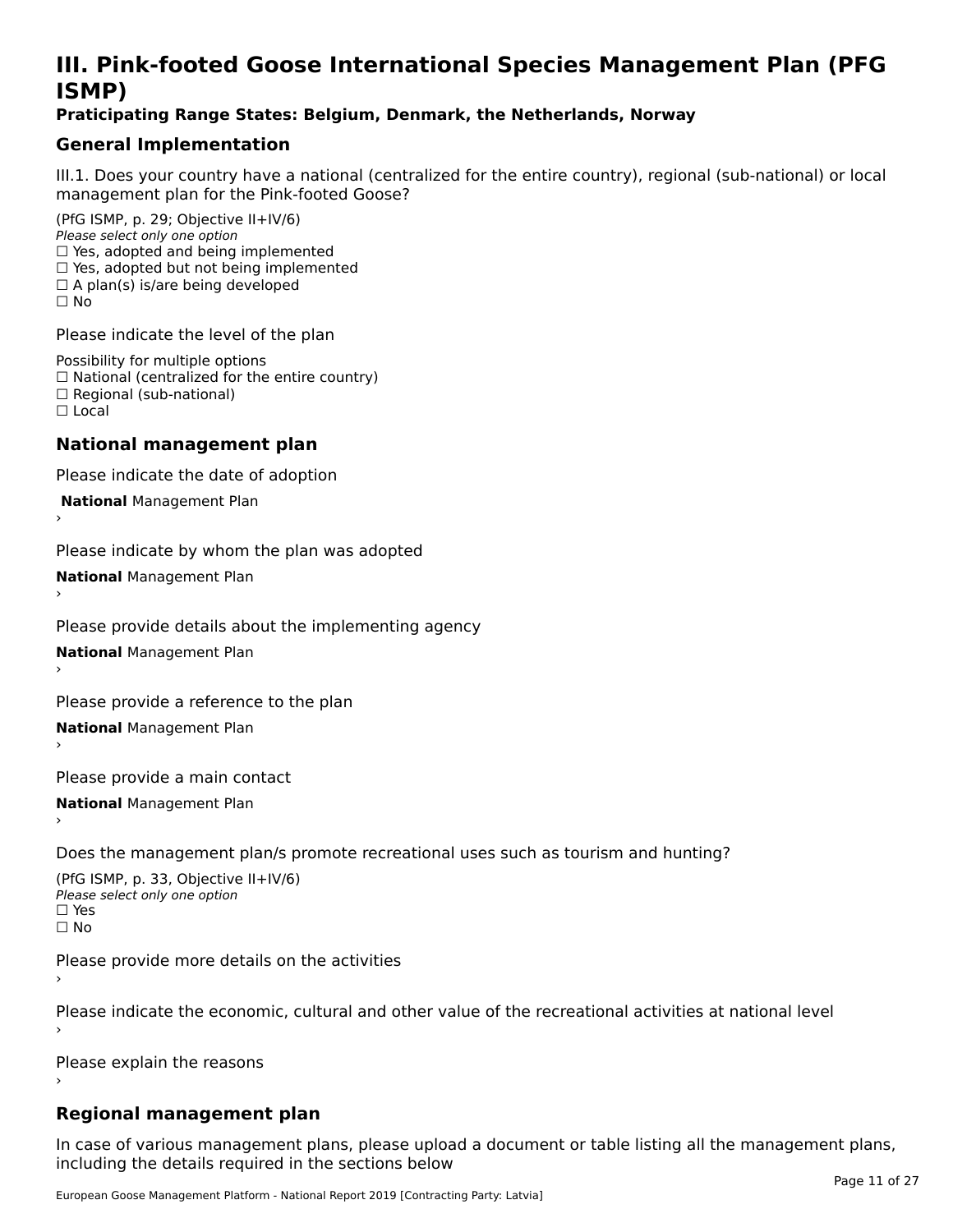Please indicate the region the plan encompasses **Regional** Management Plan

Please indicate the date of adoption **Regional** Management Plan ›

Please indicate by whom the plan was adopted

**Regional** Management Plan

›

Please provide details about the implementing agency

**Regional** Management Plan

Please provide a reference to the plan

**Regional** Management Plan

Please provide a main contact

**Regional** Management Plan

Does the management plan promote recreational uses such as tourism and hunting?

(PfG ISMP, p. 33,Objective II+IV/6) ∩∩ וויוכו פון<br>Please select only one option<br>□ Yes □ Yes<br>□ No

Please provide more details on the activities

Please indicate the economic, cultural and other value of the recreational activities at regional level

Please explain the reasons ›

### **Local management plan**

In case of various management plans, please upload a document or table listing all the management plans, In case of various management plans, please uploa<br>including the details required in the sections below

Please indicate the area the plan encompasses

**Local** Management Plan

Please indicate the date of adoption

**Local** Management Plan›

Please indicate by whom the plan was adopted

**Local** Management Plan

Please provide details about the implementing agency

**Local** Management Plan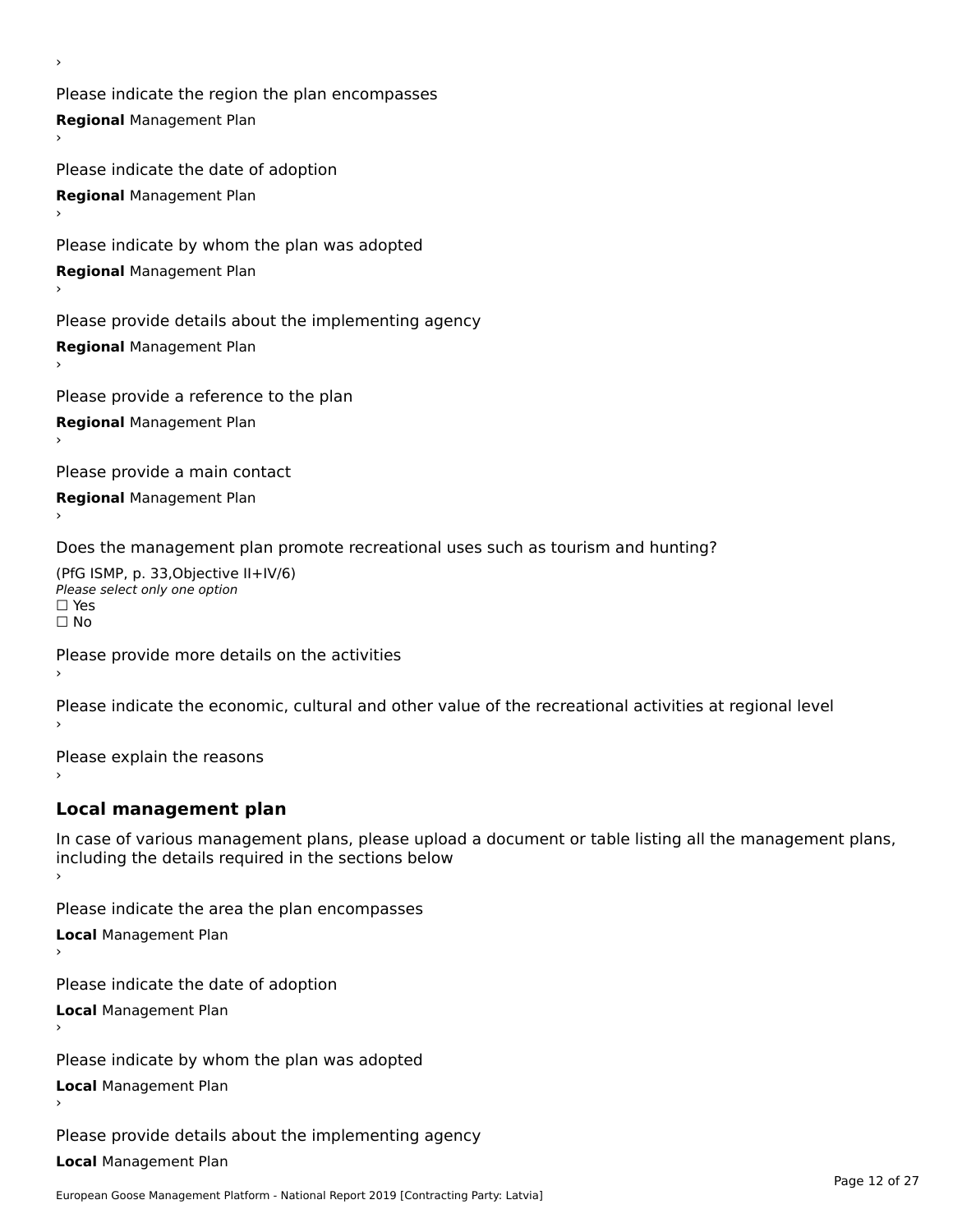Please provide a reference to the plan **Local** Management Plan

Please provide a main contact

**Local** Management Plan

›

Does the management plan promote recreational uses such as tourism and hunting?

(PfG ISMP, p. 33, Objective II+IV/6) Please select only one option☐ Yes☐ No

Please provide more details on the activities

Please indicate the economic, cultural and other value of the recreational activities at local level

Please explain the reasons ›

Please indicate the level of the plan ∩ease marcate the lever of the plan<br>□ National (centralized for the entire country) □ National (centralized io<br>□ Regional (sub-national) ☐ Local

### **National management plan**

Please indicate the date of adoption National management plan

Please indicate by whom the plan was adopted National management plan ›

Please provide details about the implementing agency

National management plan

Please provide a reference to the plan

National management plan

Please provide a main contact

National management plan

# **Regional management plan**

Please indicate the region the plan encompasses Regional management plan

Please indicate the date of adoption

Regional management plan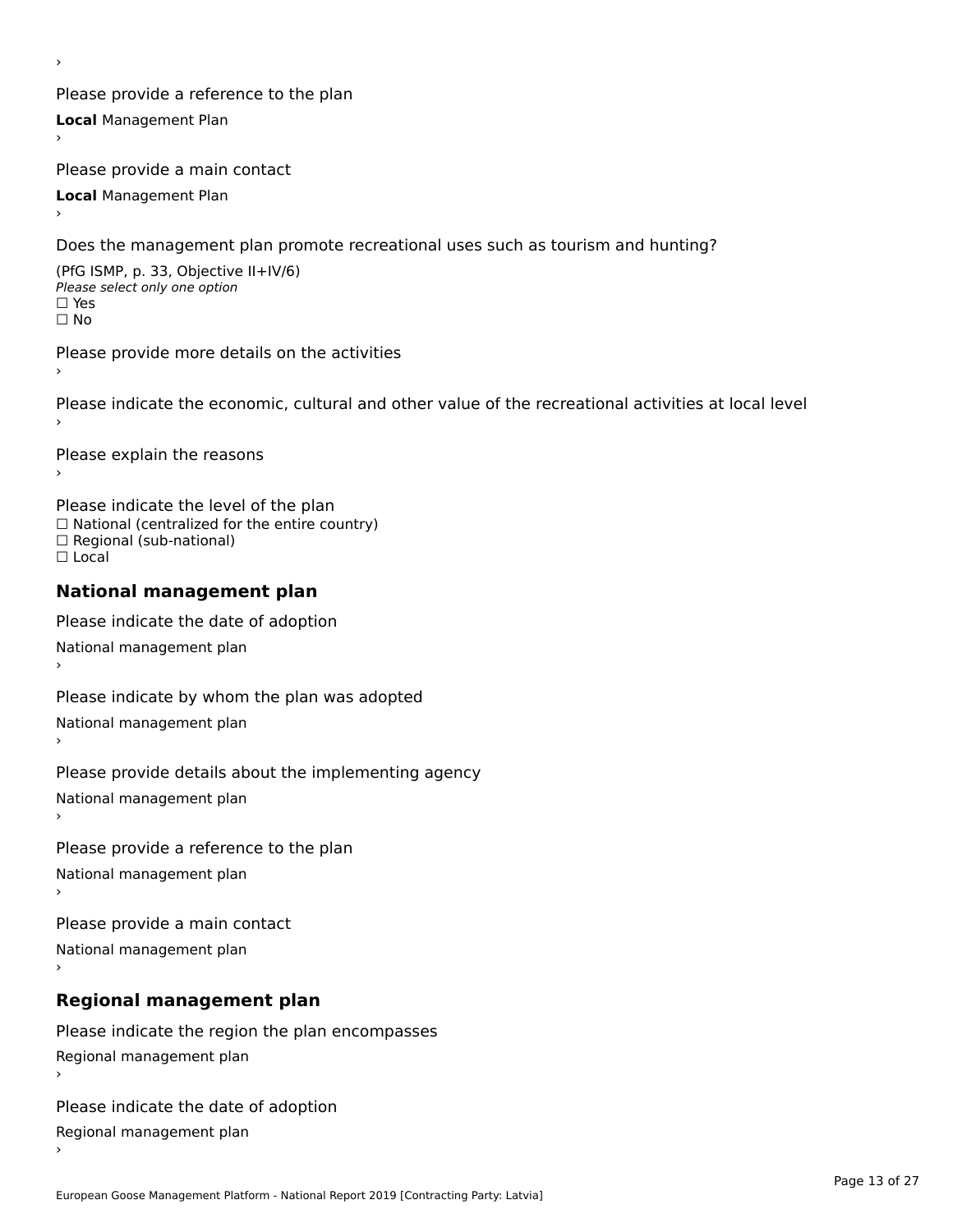```
Please indicate by whom the plan was adopted Regional management plan
Please provide details about the implementing agency Regional management plan
Please provide a reference to the plan Regional management plan
Please provide a main contact Regional management plan
Local management plan
Please indicate the area the plan encompasses Local management plan›Please indicate the date of adoption Local management plan١,
Please indicate by whom the plan was adopted Local management plan›Please provide details about the implementing agency Local management plan١,
Please provide a reference to the plan Local management plan›Please provide a main contact Local management plan١,
In case of various management plans, please upload a document or table listing all the management plans,in case or various management plans, please upload
including the details required in the sections above
Are the management plan/s promoting recreational uses such as tourism and hunting?
```
(PfG ISMP, p. 33, Objective II+IV/6) Please select only one option☐ Yes☐ No

Please provide more details on the planned activities

Please explain the reasons›

Please indicate why the plan is not being implemented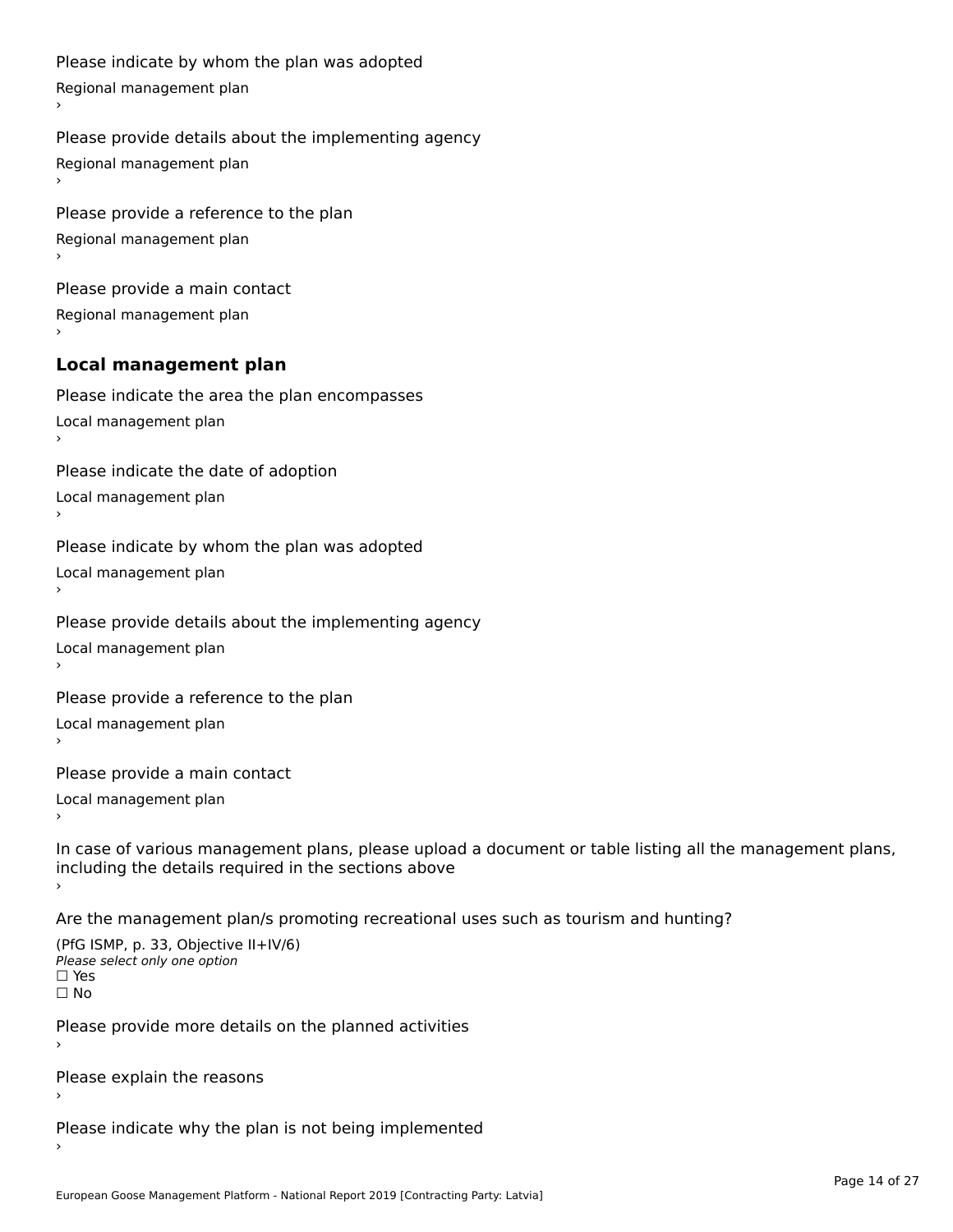Please indicate the timeline for the finalization of the plan

Please indicate when it is expected to be adopted

Please indicate the level of the plan(s) (National, regional, local)

Please explain the reasons

Field for additional information on management plan/s (optional)

III.2. Has your country established a working group to support the implementation of the PfG ISMP?

(PfG ISMP, p. 29, Objective  $I+II+II+IV/1$ ) Please select only one option □ Yes, a working group has been established □ Tes, a working group has been established<br>□ The establishment of a working group is under consideration

Please indicate the type of working group that has been established

Possibility for multiple options ™assibility for multiple options<br>□ National (centralized for the entire country) □ National (centralized io<br>□ Regional (sub-national)  $\Box$  Local

#### **National working group**

›

Please indicate the date of establishment

Please list the working group members and coordinator ›

Please provide details about the functions of the working group ›

Please provide a main contact ›

**Regional working group**

In case of multiple regional working groups, please upload a document or table listing all the working In case of multiple regional working groups, please upload a<br>groups, including the details required in the sections below

Please indicate the region the working group services ›

Please indicate the date of establishment ›

Please list the working group members and coordinator ›

Please provide details about the functions of the working group ›

Please provide a main contact ›

### **Local working group**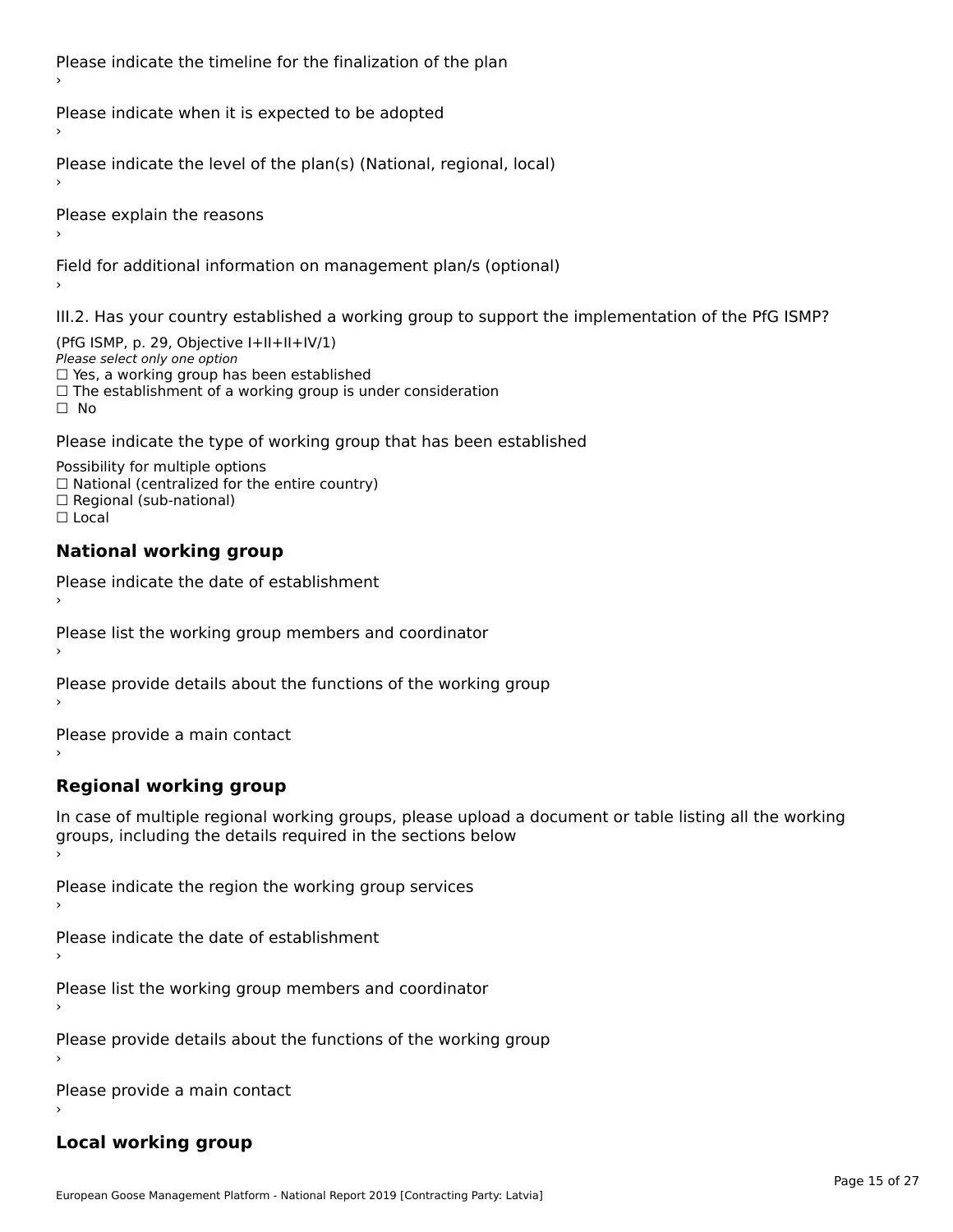In case of multiple local working groups, please upload a document or table listing all the working groups, including the details require in the sections above

Please indicate the area the working group services ›

Please indicate the date of establishment ›

Please list the working group members and coordinator ›

Please provide details about the functions of the working group ›

Please provide a main contact ›

Please indicate by when a decision on the establishment will be taken

Please indicate which existing structure or capacity is responsible for the implementation of the PfG ISMP instead ›

Field for additional information on working group (optional)

### **Objective I. Maintain a sustainable and stable Pink-footed Goose population and its range**range

III.3. Have key sites for the Pink-footed Goose been identified in your country?

(PfG ISMP, p. 32, Objective I/4)Please select only one option ☐ Yes☐ No

Please upload an Excel table and include specific information for each site on the following items

- $1 \quad \alpha$
- 2 Site
- 2 Site<br>3 Size (ha)

د حدد una<br>4 Location (decimal geographic coordinates; and separately upload a map indicating roost and main foraging areas 4 Location<br>if possible)

- 5 Main habitat types
- 6 Has this site been afforded appropriate designation status at international levels (e.g. Ramsar site, SPA, etc.)? 6. Bestweetter status
- 6a Designation status<br>6b Date of designation
- 
- 6c Any other relevant information
- 7 Has this site been afforded appropriate protected area status at national levels? 7a Designation status
- 7a Designation status<br>7b Date of designation
- 
- 7c Any other relevant information
- 8 Does a management plan exist that address the conservation requirements of pink-footed geese?
- 8a Provide brief details e.g. about the hunting regulations and other management regimes ›

Please explain the reasons

III.4. Are measures being taken to restore and/or rehabilitate Pink-footed Geese roosting and/or feeding habitats?

 $(PCI GMP, p. 33, Qb)$  is the I+II/7) Possibility for multiple optionsPossibility for multiple options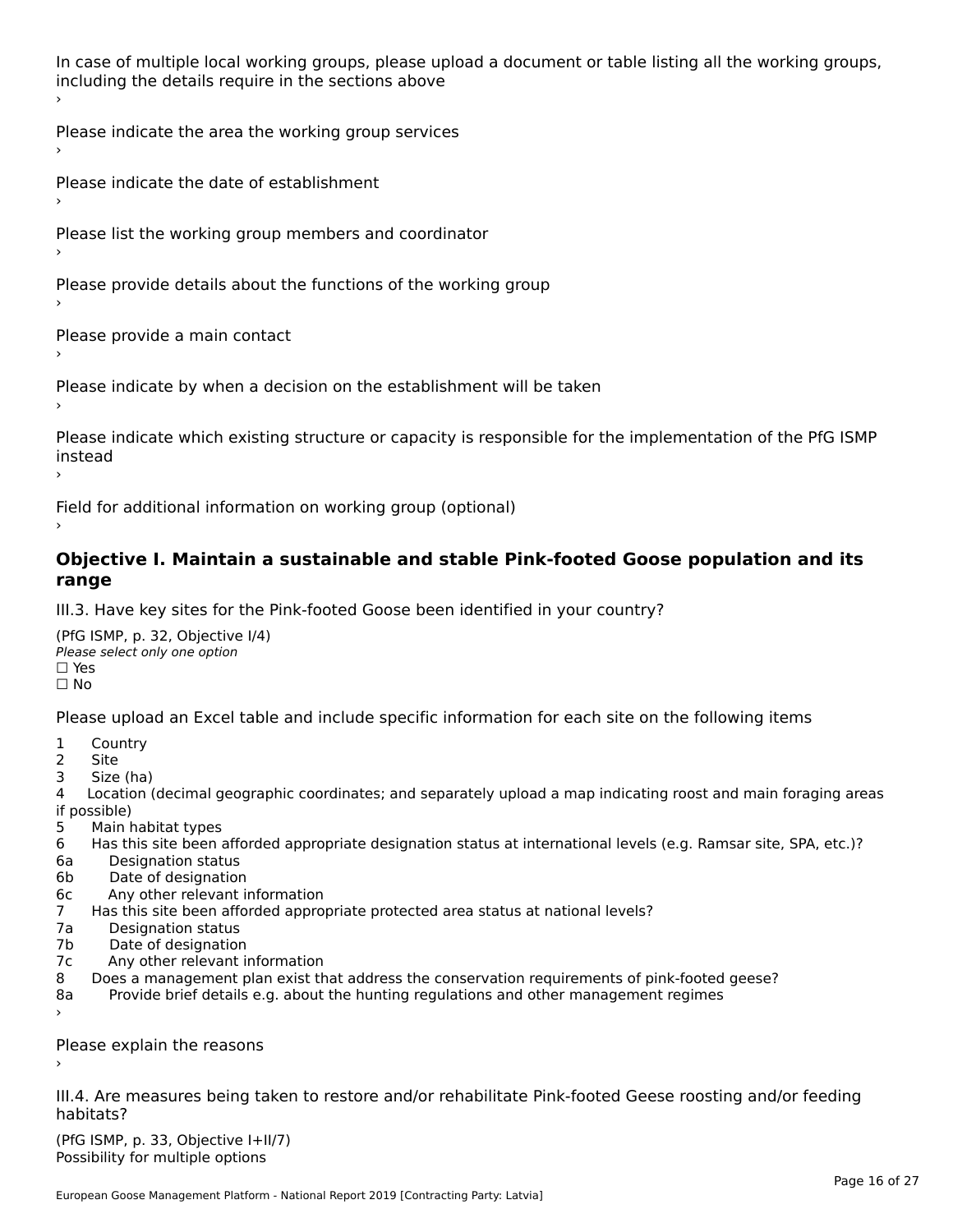☐ In staging areas □ in staging areas<br>□ In the wintering areas ☐ Not relevant

# **In the staging areas**

```
Please provide brief details, listing sites and measures ›
```
#### **In the wintering areas**

Please provide brief details, listing sites and measures ›

Please explain the reasons

III.5. Has a programme for prevention of Pink-footed Goose breeding on mainland been developed and implemented in your country?

(PfG ISMP, p. 31, Objective I+II+II/2)

**[only for Norway]**

Please select only one option riease select only one option<br>□ Yes, the programme is being implemented

 $\Box$  ies, the programme is being implemented to date  $\Box$  Yes, but the programme is not being implemented to date

 $\Box$  No, but a programme is under development

Please provide information on measures taken to date

Please provide results, if available

Please provide brief details on the measures and timeline of the programme

Please explain why it has not been implemented

Please provide brief details and expected date of enacting it

Please provide details on any other relevant activities undertaken, if any›

**Keep agricultural conflicts to an acceptable level**

III.6. Are agricultural conflicts related to Pink-footed Geese (e.g. crop damage) currently at an acceptable

```
(PfG ISMP, p. 33, Objective II (4+5))
Please select only one option
☐ Yes☐ No
```
Please indicate how these conflicts are being addressed

Please indicate how these conflicts are being addressed›

Please provide further details, as necessary ›

# **Objective III. Avoid increase in tundra vegetation degradation on the breeding range**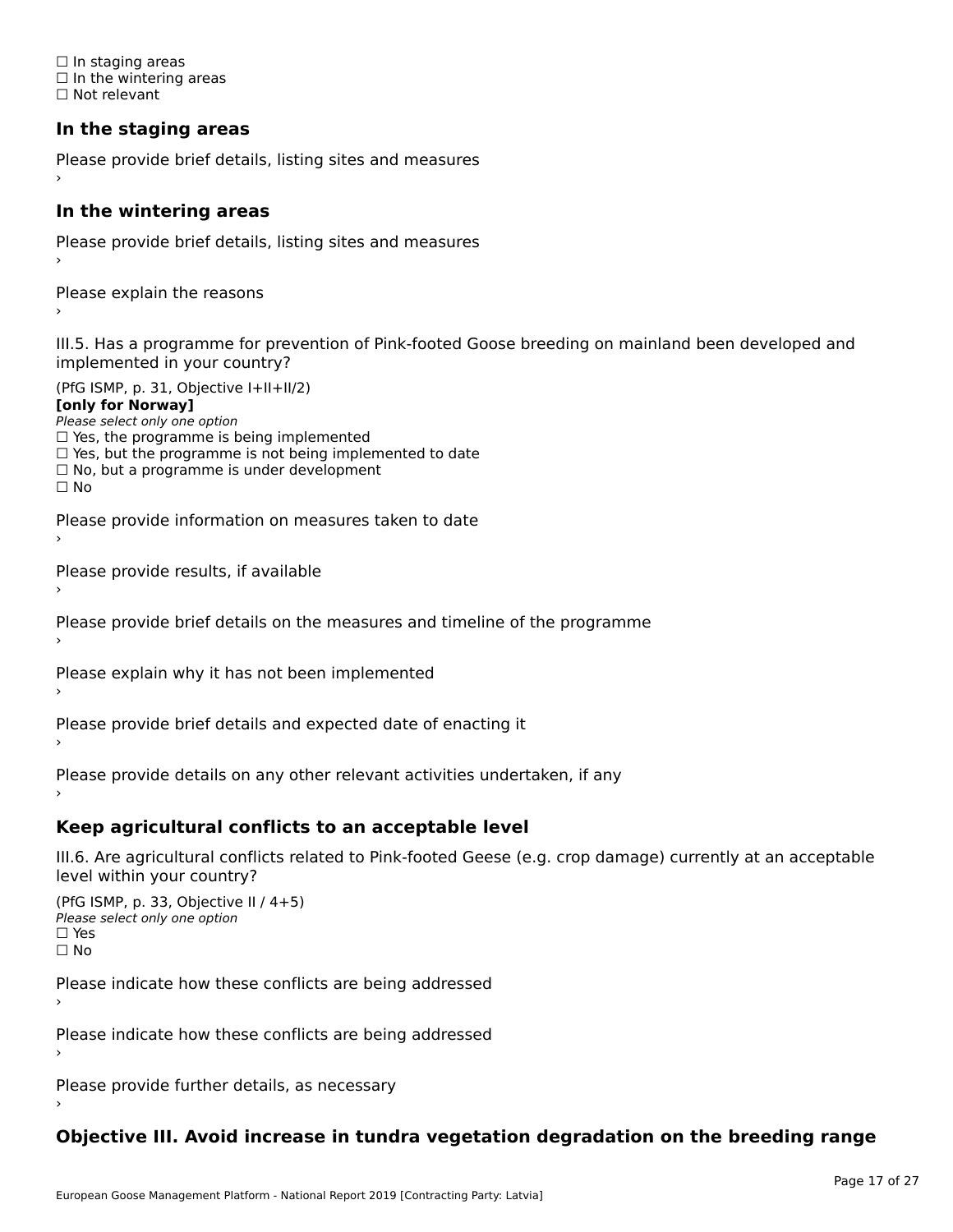III.7. Is the extent of arctic tundra degradation on Svalbard caused by the Pink-footed Goose monitored?

(PfG ISMP, p. 33-34, Objective III /8) **[only for Norway] Please select only one option** □ Yes<br>□ No

Please provide details on the type of monitoring activities (who is conducting them and how they are riease prov ›

Is there an increase in the level of degradation of the arctic tundra? □ CitCre dir increduce in c<br>Please select only one option □ Yes<br>□ No

Please provide any results or evidence

Please provide any results or evidence

Please explain the reasons

›

**Objective IV. Allow for recreational use that does not jeopardize the population**

III.8. Does your country promote and/or implement (in the past three years) any national or regional (sub $m.0.168$  your country promove and/or miplement (in the past time years) any national or

(PfG ISMP, p. 31, Objective VI/3) **[only Norway and Denmark]** Possibility for multiple options ☐ Wise use hunting practices  $\Box$  wise use numing practices<br> $\Box$  Best practices to reduce crippling rates □ Best practices to reduce crippinig rates<br>□ Self-organization and coordination of local hunting □ Sen-organization and coordination or local nunting<br>□ No campaigns, programmes or activities have been implemented

# **Wise use hunting practices**

Please provide brief details (attach files or provide web links, if available) ›

## **Best practices to reduce crippling rates**

Please provide brief details (attach files or provide web links, if available)

# **Self-organization and coordination of local hunting**

Please provide brief details (attach files or provide web links, if available)

Please explain the reasons

### **Optionally, please provide any other information related to the implementation of the PfG ISMP**

Please provide further information here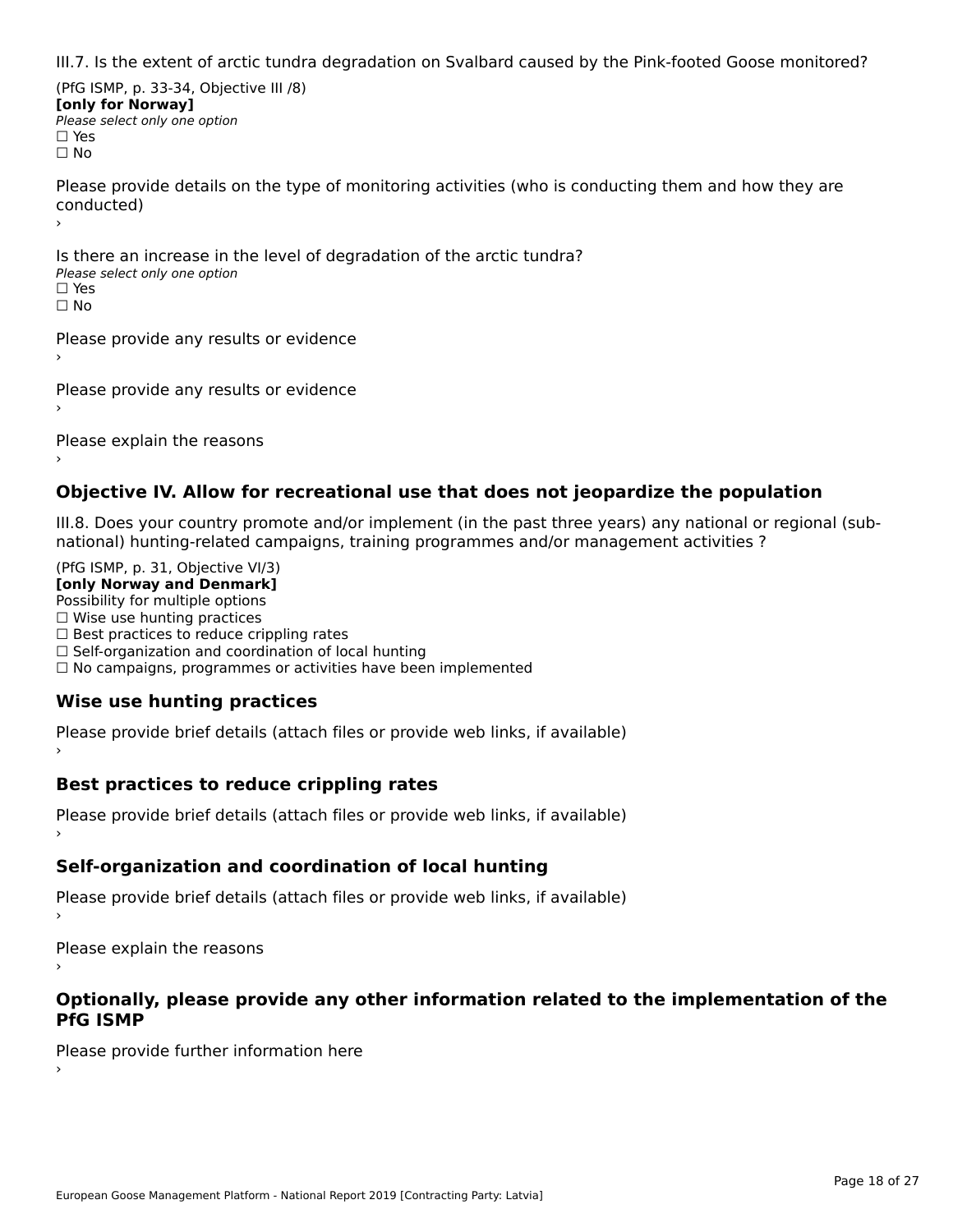### **IV. Sub-section A: Taiga Bean Goose International Single Species Action Plan (TBG ISSAP) - Eastern 1 Management UnitAction Plan (TBG ISSAP) - Eastern 1 Management Unit**

Participating Range States**: Belarus, Estonia, Germany, Latvia, Ukraine** 

### **Objective 1. Increase survival rate of adults**

### **Result 1.1 Legal harvest does not jeopardize an increase of adult survival rates**

IV.1. Has your country developed and adopted legislation for the closure of hunting of TBG to allow for TBG IV.1. Thas your country developed and add<br>to pass before goose hunting is opened?

(activity 1.1.1.1 Workplan for the implementation of non-AHM related actions (2018-2020) agreed at the 3rd EGM IWG meeting in Leeuwarden, the Netherlands in June 2018) **[all Participating Range States]**

[all Participating Range States]

Please select only one option ☑ Yes, developed and adopted ☐ Yes, developed but not adopted $\Box$  ies, developed but not adopted

Please describe what legislation has been developed › Cabinet of Ministers Regulations No 421 Hunting Regulations Anser fabalis, Anser albifrons, Branta canadensis, Anser anser hunting from 15 September-30 November

Please indicate when it was adopted

› Last amendment in 06.09.2016

Please indicate how the legislation is enforced › Control by State Forest Service

Please describe what legislation has been developed

Please indicate the timeframe when the legislation is expected to be adopted

Please explain the reasons

**IV.2. Please indicate how you are improving the knowledge of the occurrence of TBG on sub-species level in your country**on sub-species level in your country

on sub-species fever in your country<br>(activity 1.1.1.2 Workplan for the implementation of non-AHM related actions (2018-2020) agreed at the **[all Participating Range States]**

IV.2.1. Ensuring national monitoring at all known key sites Please select only one option ☑ Yes☐ No

Please describe the activities undertaken

› State Environmental Monitoring program 2015-2020 Subprogram of Biological Diversity Monitoring (Natura 2000 sites monitoring, special monitoring and background monitoring). zood sites monitoning, special monitoning and background monitoning).<br>In nature observations portal Dabasdati.lv everyone is welcome to share their observations. Dabasdati.lv created by two nature protection organizations – Latvian Fund for Nature and Latvian Ornithological Society

Please list the key sites where monitoring activities are being undertaken > All key sites are covered by Natura 2000 sites

Please provide relevant documents or weblinks ricuse provide relevant documents or webmiks<br>> https://www.daba.gov.lv/public/lat/dati1/vides\_monitoringa\_programma/ (Latvian language only) https://dabasdati.lv http://www.putni.lv/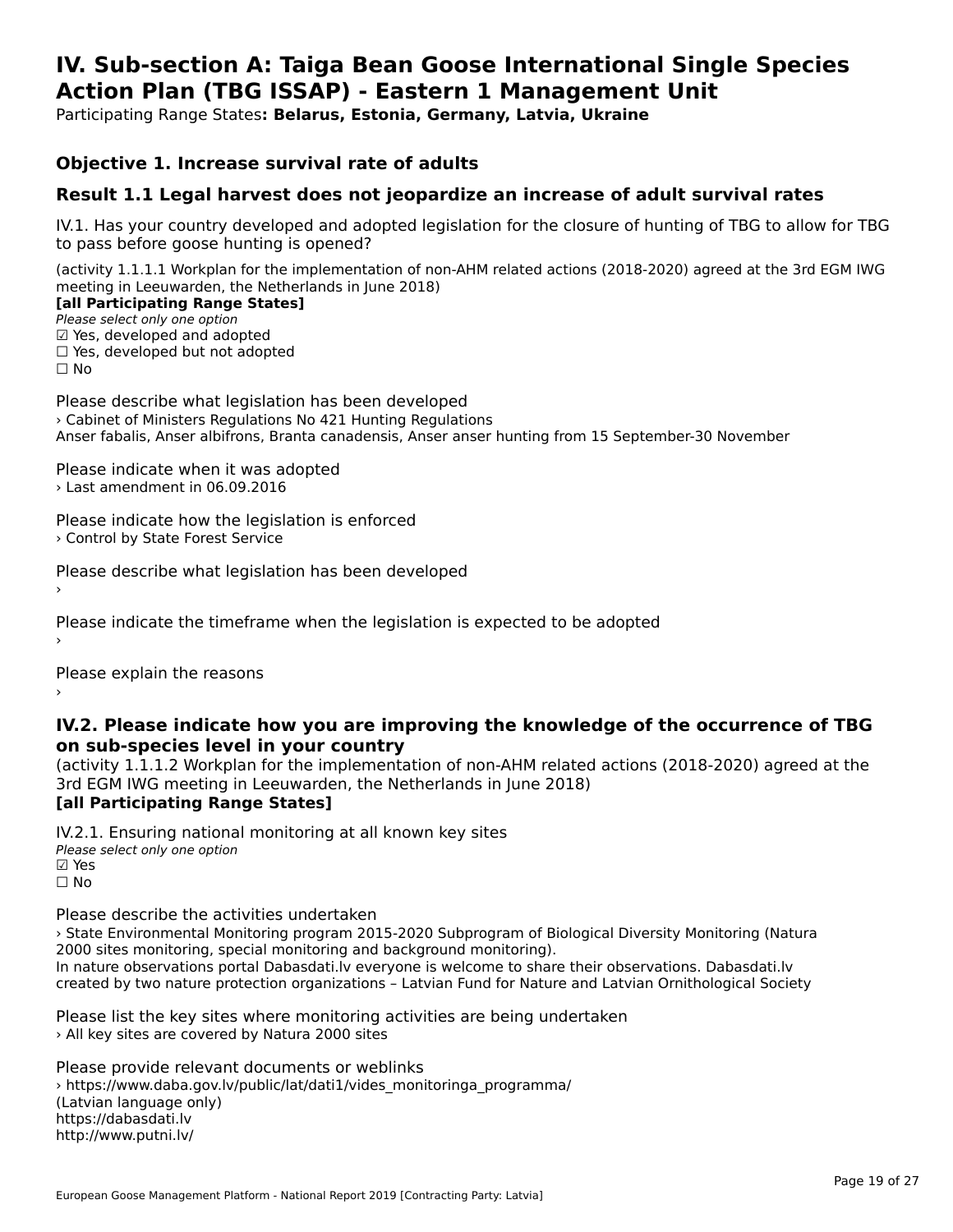›IV.2.2. Providing identification training to people carrying out the monitoring activities TWETE: THOMAING REFILITION<br>Please select only one option ☑ NoPlease describe the activities undertaken Please provide relevant identification materials or weblinks, if available Please explain the reasons › Not relevantIV.2.3. Providing equipment to people carrying out the monitoring activities Please select only one option ☐ Yes☑ NoPlease describe the activities undertaken Please provide relevant documents or weblinks Please explain the reasons › Not relevantIV.2.4. Carrying out a satellite/GPS tagging project on TBG in the wintering/staging areas rv.2.4. Carrying out a sc<br>Please select only one option ☐ Yes☑ NoPlease describe the activities undertaken Please provide relevant documents or weblinks Please explain the reasons › Not relevantIV.2.5. Any other relevant activities Please select only one option ☐ Yes $\Box$  Yes ☑ NoPlease describe the activities undertaken Please provide relevant documents or weblinks

# **Result 1.2 Illegal harvest is reduced to non-significant levels**

IV.3. Does your country implement an awareness-raising campaign for hunters to complement necessary legislation changes?

(activity 1.2.2.1 Workplan for the implementation of non-AHM related actions (2018-2020) agreed at the 3rd EGM IWG meeting in Leeuwarden, the Netherlands in June 2018)

### **[Only for Belarus and Ukraine]**

**LOTTLY TOT Detailed and O**<br>Please select only one option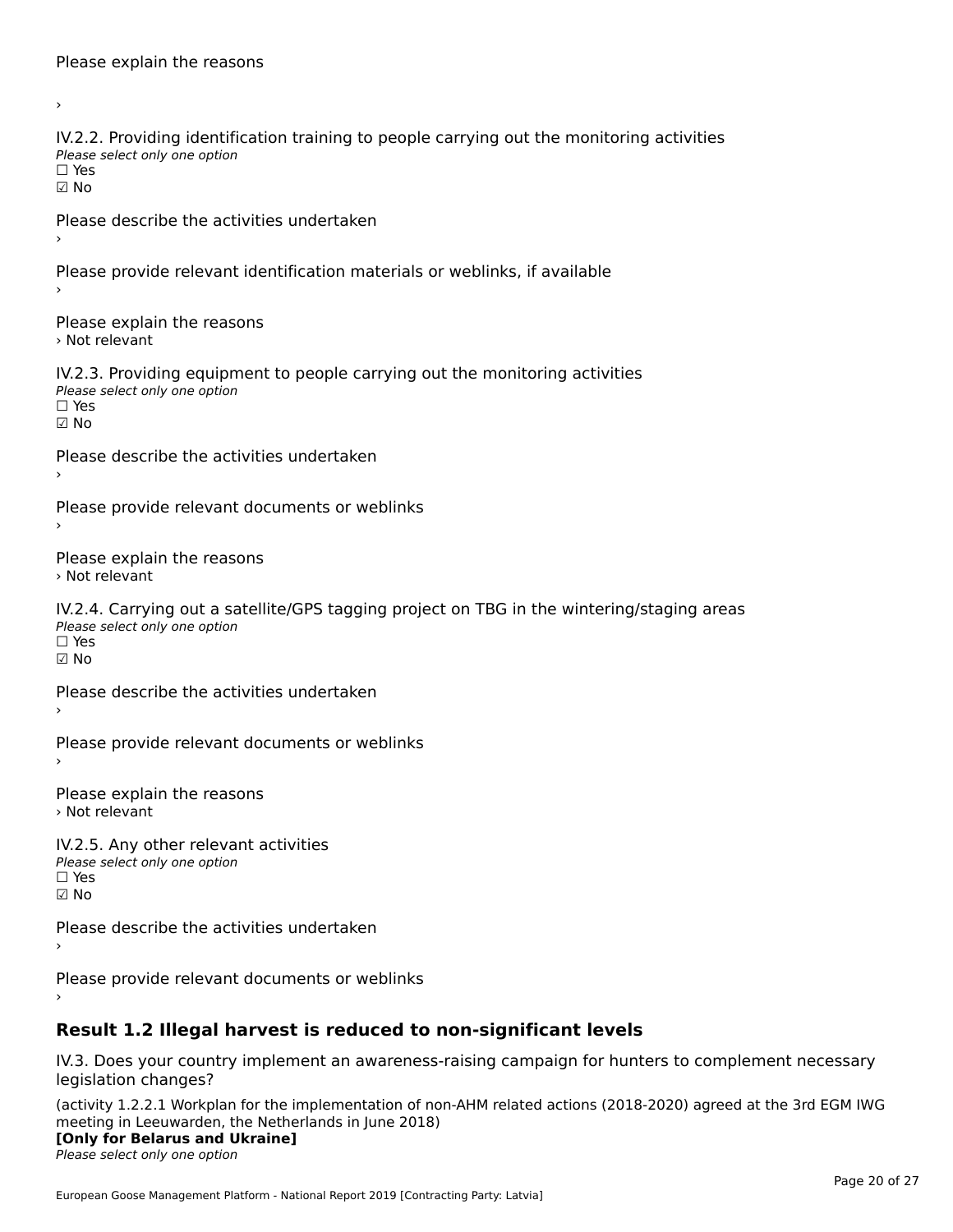☐ Yes, an awareness-raising campaign is being implemented □ Tes, an awareness-raising campaign is being implemented<br>□ No, but an awareness-raising campaign is under development Please indicate who is involved in the implementation (e.g. national NGOs, research institutes, etc.) Please provide brief details about the activities that are being implemented Please provide a weblink or upload more information on the campaign Does the campaign include guidance on identification of grey geese? **DOCS THE CAMPATS HILL**<br>Please select only one option □ Yes<br>□ No Please upload identification guides and provide weblinks Please provide further information, if available Please explain the reasons Please indicate who is in charge of developing the campaigns Please provide information on when the development is expected to be finalized Please indicate when the implementation of the campaign is envisaged to start Please provide reasons why an awareness-raising campaign is not in place IV.4. Has special publication on the occurrence of the Taiga Bean Goose been produced and disseminated? (activity 1.2.2.2 Workplan for the implementation of non-AHM related actions (2018-2020) agreed at the 3rd EGM IWG meeting in Leeuwarden, the Netherlands in June 2018) **[Only for Ukraine]**[Only for Ukraine] **LOTTLY TOT ONTAILLET**<br>Please select only one option *Please select only one option*<br>□ Yes produced and disseminated □ Tes produced and dissemmate<br>□ Yes, currently being produced Please provide details on dissemination, upload publication or provide weblink Please provide details on the timeframe Please indicate who is in charge of producing the publication Please provide details on the dissemination plans Please explain the reasons

# **Other objectives and results as decided by the EGM IWG**

# **Reducing Taiga Bean Goose crippling**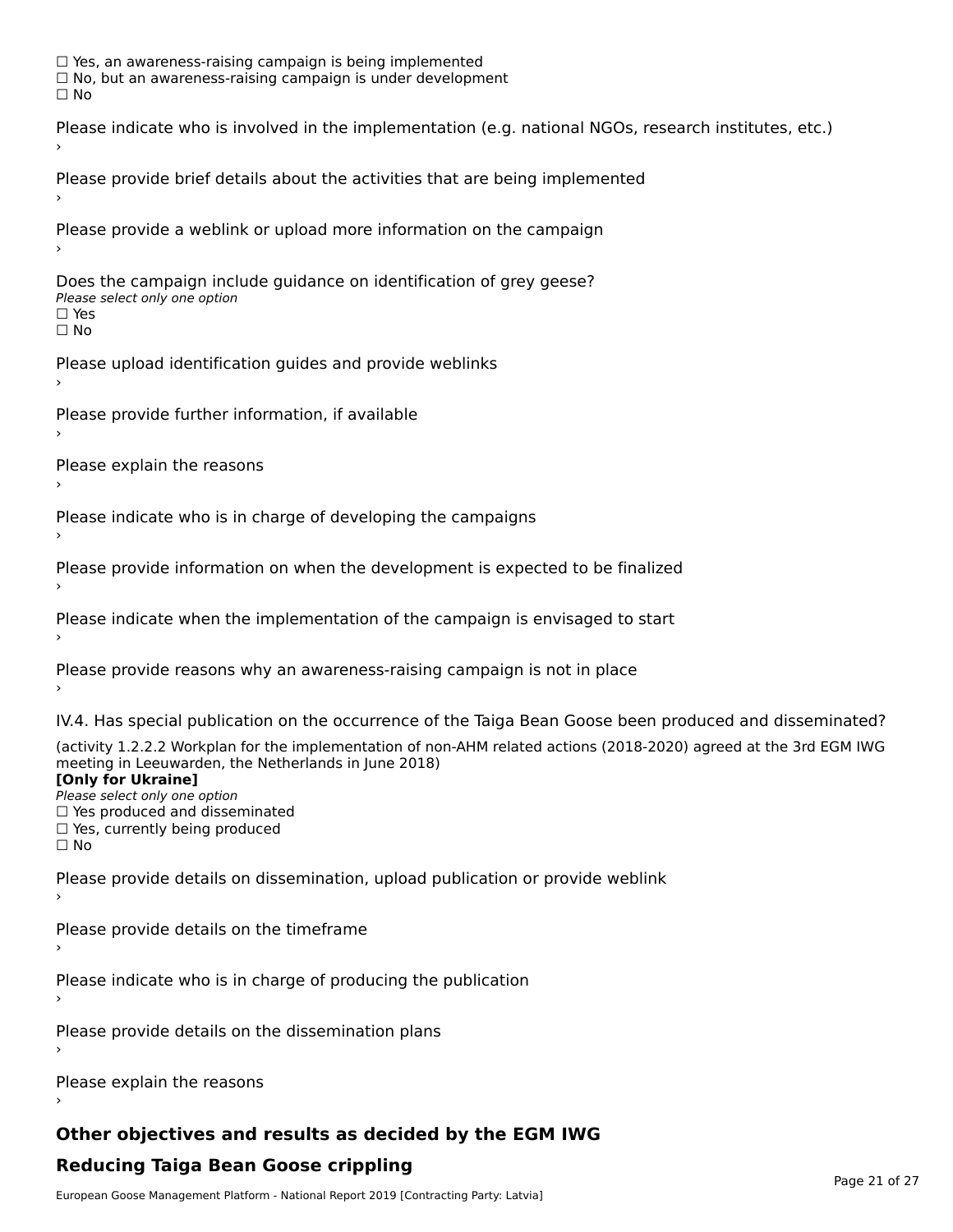IV.5. Have you undertaken any activities to reduce TBG crippling rates?

(activity agreed at the 1st EGM IWG meeting in Kristianstad, Sweden in December 2016)

**[all Participating Range States] Please select only one option** □ Yes<br>□ No ☑ Not applicable

Please provide details on the activities

Please explain the reasons›

Please explain the reasons

riedse explain the redsons<br>> No special activities specific to species level. Shooting skills test is part of Hunters education program and

### **Raising identification skills and awareness amongst hunters**

IV.6. Have training programmes to develop identification skills amongst hunters been organized by national hunting associations?

(activity agreed at the 1st EGM IWG meeting in Kristianstad, Sweden in December 2016)

**[all Participating Range States] Law Tarticipating Range**<br>Please select only one option □ Yes<br>□ No

☑ Not applicable

Please provide more information on the training programmes

Have the training programmes been developed in cooperation with BirdLife partners and other conservation NGOs? Please select only one option ☐ Yes☐ No

Please provide a list of cooperating partners

Please provide more information of detailed activities with partners

Please upload any relevant materials

Please provide weblinks

Please explain the reasons

Please explain the reasons

›

Please explain the reasons › Rare presence of TBG. Analysis of hunted bird photos organized by Latvian Hunters Association in cooperation with scientists confirms two birds during 2017

### **Optionally, please provide any other information related to the implementation of the TBG ISSAP**

Please provide information here›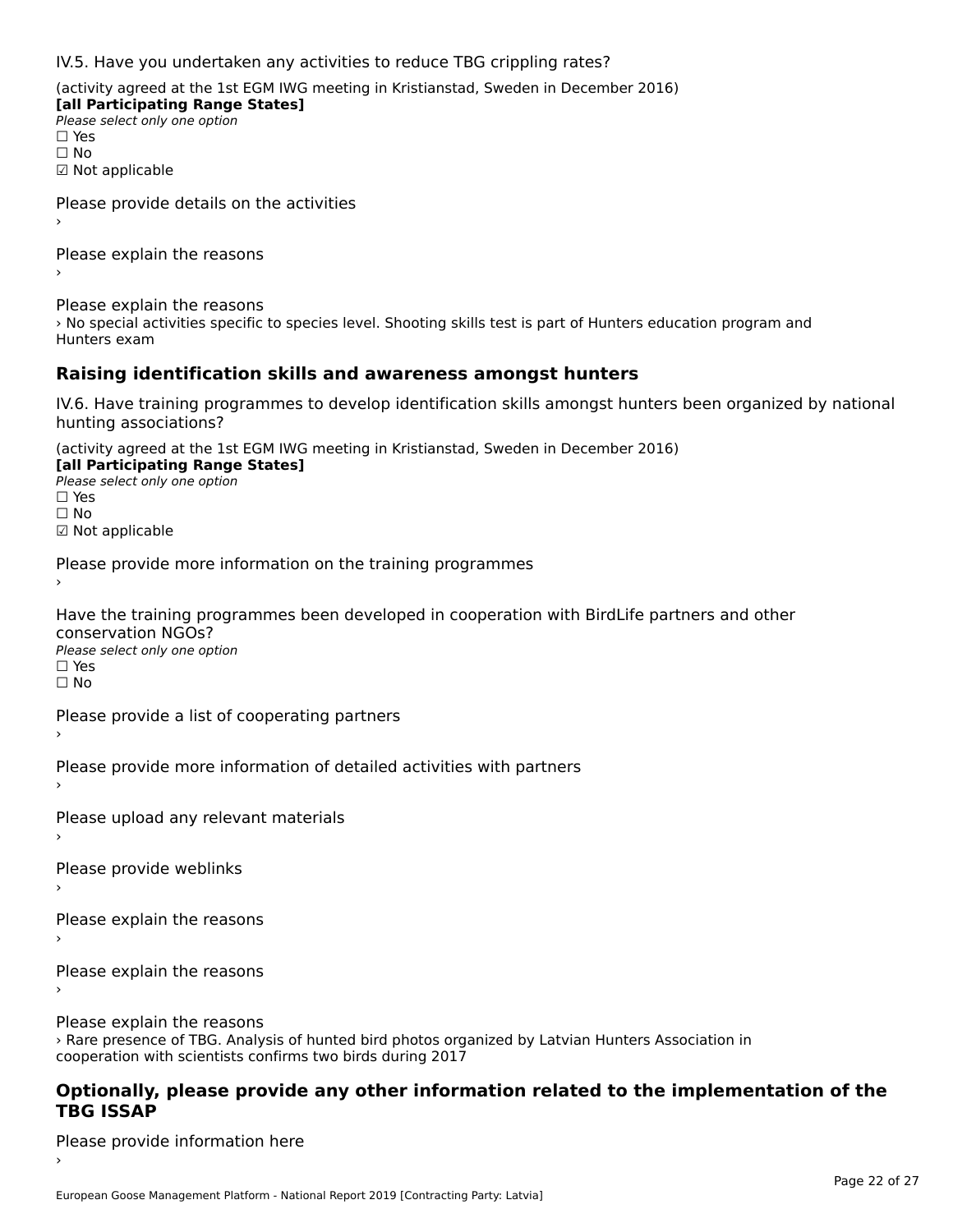# **V. Sub-section B: Taiga Bean Goose International Single SpeciesAction Plan (TBG ISSAP) - Western and Central Management Units**

Participating Range States: **Denmark**, **Finland**, **Norway, Sweden**, **UK**

# **Objective 1 Increase survival rate of adults**

### **Result 1.2 Illegal harvest is reduced to non-significant levels**

V.1. Is TBG shooting investigated in north-east Jutland and Zealand?

(activity 1.2.2.1 Workplan for the implementation of non-AHM related actions (2018-2020) agreed at the 3rd EGM IWG meeting in Leeuwarden, the Netherlands in June 2018) **[Only for Denmark] LOTTLY TOT DETITIONS**<br>Please select only one option

*riease*<br>□ Yes<br>□ No

Please indicate what activities have been undertaken›

Please provide results, relevant publications and weblinks ›

Please explain the reasons

### **Result 1.3: Impact of huntable native predators in breeding and moulting areas is reduced**

V.2. Are annual campaigns undertaken amongst hunters in the breeding areas to strengthen fox v.z. Are annual campaigns und<br>management in your country?

(activity 1.3.1.1 Biannual Taiga Bean Goose implementation plan agreed at the 1st EGM IWG meeting in Kristianstad, Sweden in December 2016)

**[Only for Finland]** Please select only one optionriease<br>□ Yes ים וכ<br>⊡ No

Please list the areas where the campaigns are being undertaken

Please list the hunting associations involved

Please provide any other relevant details and weblinks ›

Please explain the reasons›

V.3. Has fox management in northernmost Finland been further strengthened by the Finnish Wildlife v.5. Has fox management in northernmost F<br>Agency and the Forestry and Parks Service?

(activity 1.3.1.2 Biannual Taiga Bean Goose implementation plan agreed at the 1st EGM IWG meeting in Kristianstad, Sweden in December 2016) Sweden in December 2016)

[Only for Finland]

**Please select only one option** □ Yes<br>□ No

Please explain what activities have taken place

Please provide results, relevant publications and weblinks ›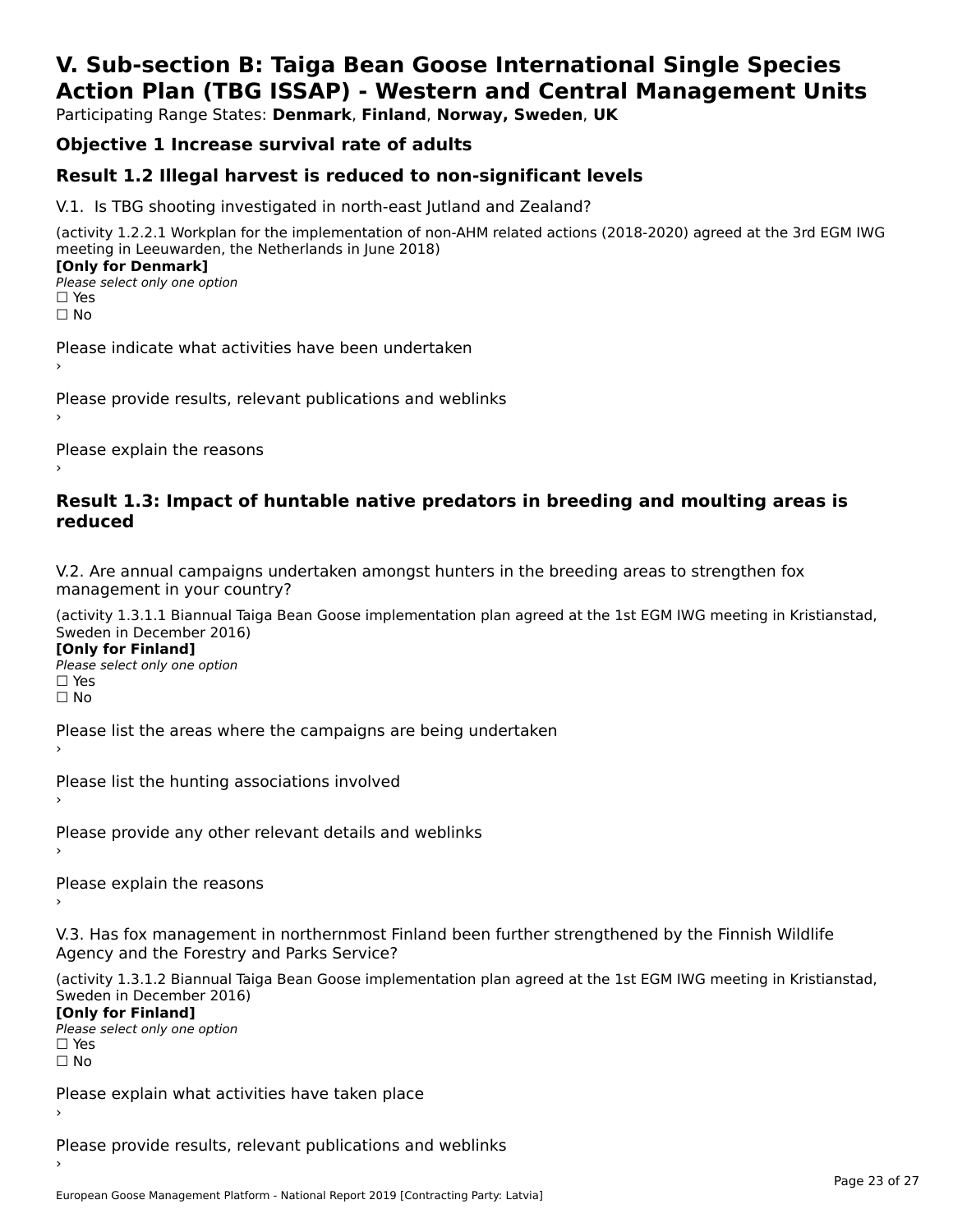# **Result 1.4: Impact of alien predators in breeding and moulting areas is reduced**

V.4. Does your country implement programmes for the eradication of the raccoon dog?

(activity 1.4.1.1 Workplan for the implementation of non-AHM related actions (2018-2020) agreed at the 3rd EGM IWG meeting in Leeuwarden, the Netherlands in June 2018) **[Only for Finland and Sweden]**

**Please select only one option** 

□ Yes<br>□ No

Please provide details about the eradication programme(s) (scope, implementing entities, etc.)

Please provide details on the effectiveness of the programmes

Please provide an update on the current status of the raccoon dog

Please explain the reasons

### **Objective 2. Increase reproductive rates**

### **Result 2.2: Intraspecific competition in spring staging areas is reduced**

V.5. Please provide updates on the implementation of the "fields for geese" programme

(activity 2.2.1.1 Workplan for the implementation of non-AHM related actions (2018-2020) agreed at the 3rd EGM IWG meeting in Leeuwarden, the Netherlands in June 2018) Loury for Swedent

V.6. Please provide information on the continuation and implementation of the "unharvested-fields-forbirds" programme (within the Common Agricultural Policy)birds" programme (within the Common Agricultural Policy)

(activity 2.2.1.2 and 2.2.1.3) **[Only for Finland]** ›

### **Objective 3. Stop ongoing loss, fragmentation and degradation of habitats, and restore lost, fragmented and degraded habitats**

### **Result 3.1: Impact of forestry works is reduced**

V.7. Have working models been developed for wildlife-friendly forest management?

(activity 3.1.1.1 Workplan for the implementation of non-AHM related actions (2018-2020) agreed at the 3rd EGM IWG meeting in Leeuwarden, the Netherlands in June 2018)

### **[Only for Finland]**

**Please select only one option** □ Yes<br>□ No

Please provide details on the working models developed

Are these models being implemented? ∩ne enese moders being<br>Please select only one option □ Yes<br>□ No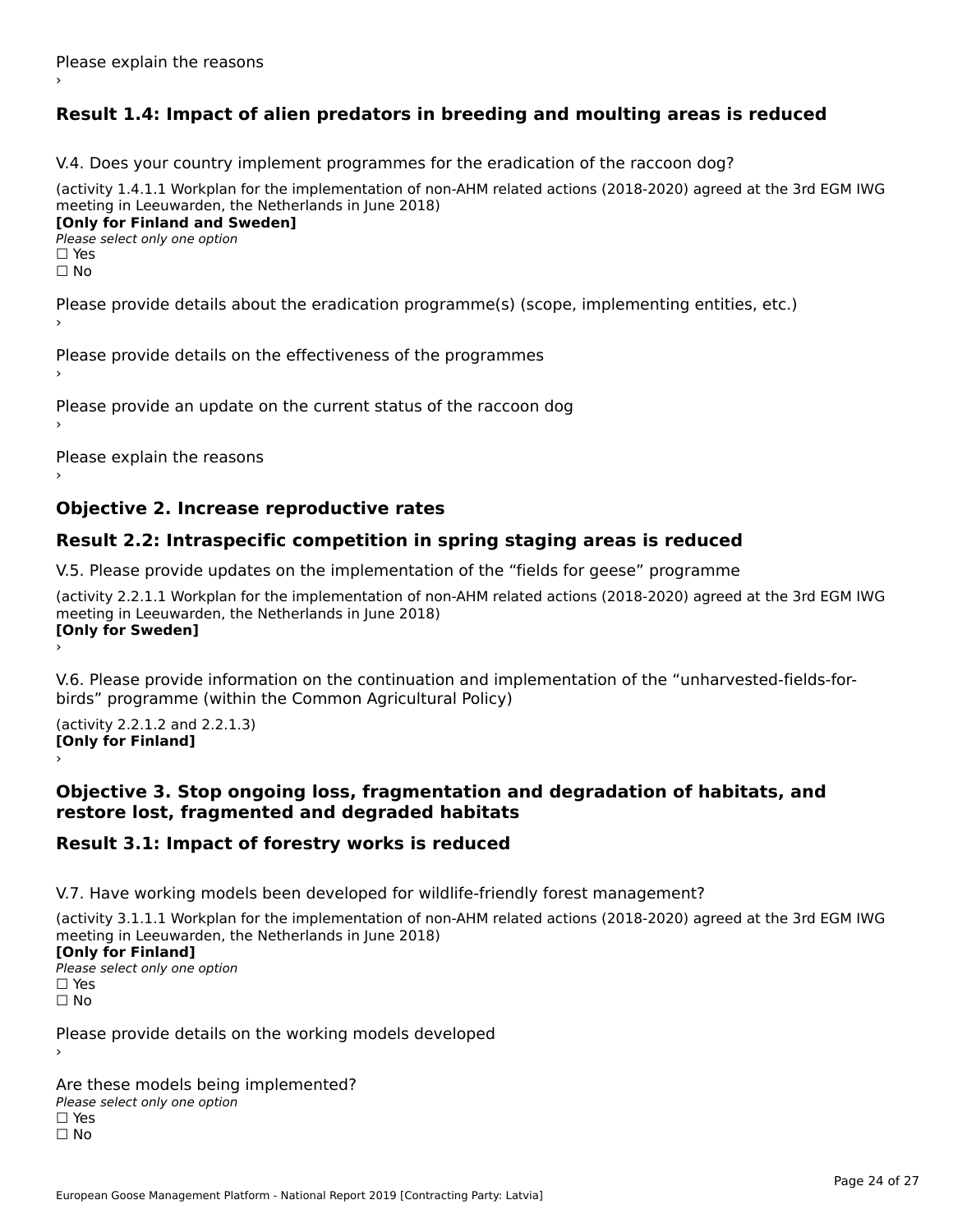Please provide more information on the progress Have these models been promoted to reach forest owners? ∩ave these models bee<br>Please select only one option □ Yes<br>□ No Please provide more information Please explain the reasons ›Have these models been promoted to reach forest corporations? ∩ave these models bee<br>Please select only one option □ Yes<br>□ No Please provide more information Please explain the reasons ›Please explain the reasons›Please explain the reasons›

V.8. Please indicate the implementation progress to reach the annual goals for mire restoration

(activity 3.1.2.1 Workplan for the implementation of non-AHM related actions (2018-2020) agreed at the 3rd EGM IWG meeting in Leeuwarden, the Netherlands in June 2018) **[all Participating Range States]** ›

**Result 3.3: Breeding, staging and wintering habitats are not further lost due to oil and gas or renewable energy developments**gas or renewable energy developments

V.9. Are you monitoring the collision risk posed by renewable energy developments to TBG close to the Special Protection Areas, identified as their important wintering sites?

(activity 3.3.1.1 Workplan for the implementation of non-AHM related actions (2018-2020) agreed at the 3rd EGM IWG meeting in Leeuwarden, the Netherlands in June 2018) **[only for Denmark and other Range States as applicable]**

```
Please select only one option
□ Yes<br>□ No
```
Please provide information on the relevant actions that have been undertaken ›

Please provide any results, if available

Please explain the reasons

# **Result 3.4: Impact of agriculture on natural Taiga Bean Goose habitats is minimized**

V.10. Has the area of managed coastal grasslands under the Common Agricultural Policy (CAP) increased in

(activity 3.4.1.1 Workplan for the implementation of non-AHM related actions (2018-2020) agreed at the 3rd EGM IWG meeting in Leeuwarden, the Netherlands in June 2018) **[only for Finland]**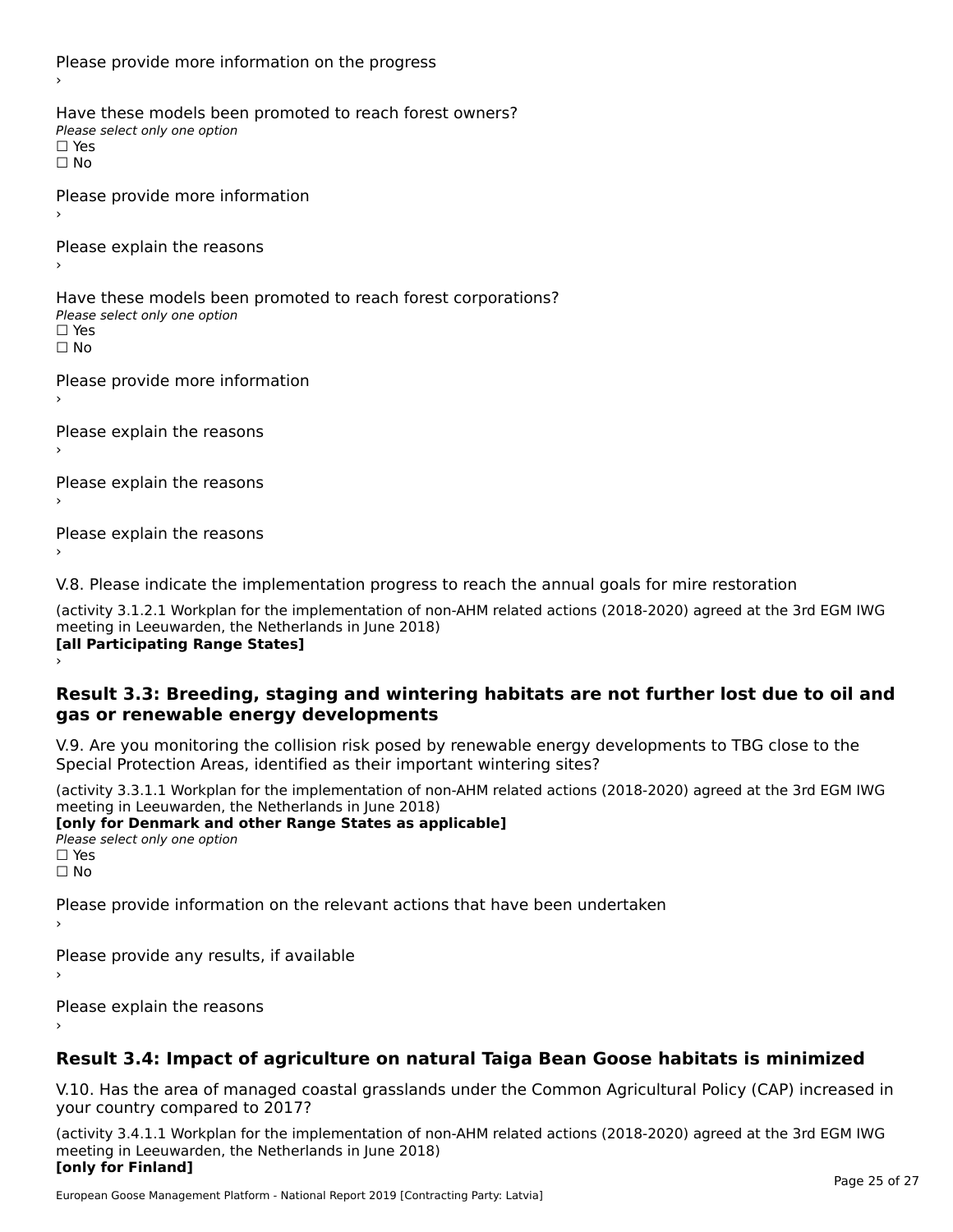Please select only one option □ Yes<br>□ No

Please indicate the size of the total area›

Please indicate the additional area managed since the beginning of 2017

Please describe the activities undertaken on grassland management

Please upload relevant documentation and provide weblinks

Please explain the reasons

### **Other objectives and results as decided by the EGM IWG**

### **Review factors possibly contributing to rapid declines in eastern England and implement appropriate management responses**implement appropriate management responses

V.11. Have possible factors causing population declines in eastern England been reviewed?

(activity 3.4.2. Workplan for the implementation of non-AHM related actions (2018-2020) agreed at the 3rd EGM IWG meeting in Leeuwarden, the Netherlands in June 2018)<br>**[only for UK]** 

**∐omy for OR**<br>Please select only one option □ Yes<br>□ No

Please describe those factors and provide further information as available

Are appropriate management responses to these factors being implemented? Please select only one option ים<br>⊡ No

Please provide information on the activities implemented

Please provide information about the main achievements and results›

Please explain the reasons

Please explain the reasons

### **Reducing Taiga Bean Goose crippling**

V.12. Have you undertaken any activities in the past three years to reduce TBG crippling rates?

(activity agreed at the 1st EGM IWG meeting in Kristianstad, Sweden in December 2016) **[all Participating Range States]**

[all Participating Range States] Please select only one option☐ Yesים<br>⊡ No □ Not applicable

Please provide details on the activities